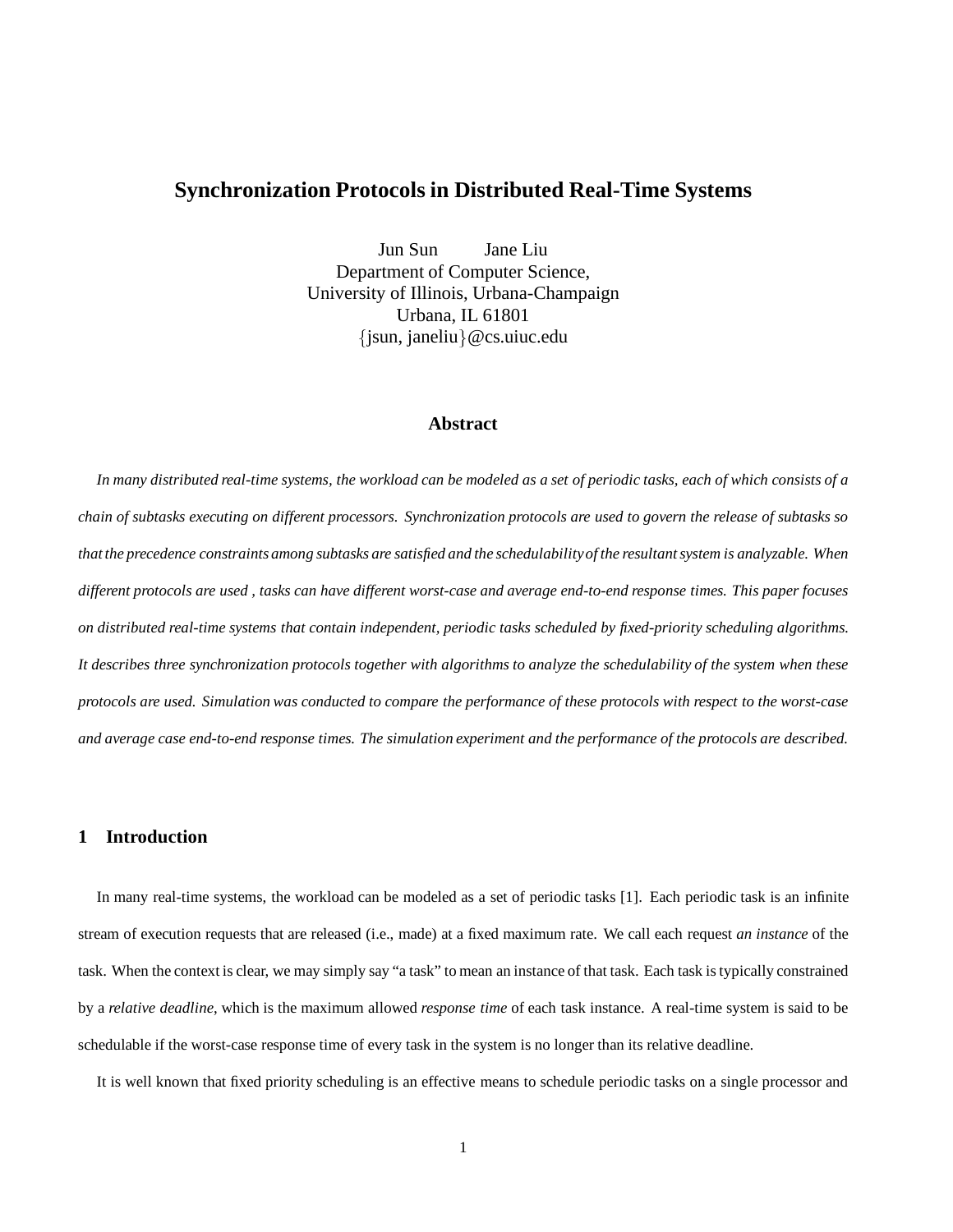to ensure that the time constraints of the tasks are satisfied  $[1, 2, 3, 4]$ . According to this approach, each task is assigned a fixed priority (i.e., all instances of the task have the same priority). At any time, the scheduler simply chooses to run the task with the highest priority among all the tasks whose instances are released but not yet completed. A great deal of work has been done on how to assign the priorities [1, 5, 6] and how to bound the response times of tasks [1, 7, 2] for single processor systems.

In a distributed real-time system, each instance of a task may need to execute on different processors in order. An example is a *monitor* task that collects remote sensor data and displays the data on the local screen. We will refer to this example as Example 1 in later discussion. Three steps are involved in the monitor task: sampling the sensor reading on the field processor, transmitting the sample data over the communication link<sup>1</sup> and displaying the data on the local screen. Here we call each step a *subtask* of the monitor task, and the task is the *parent task* of the subtasks. Subtasks that have the same parent task are *sibling subtasks* of each other. In this example, the monitor task is a chain of three subtasks, *sample*, *transfer* and *display*, executing sequentially on three different processors.

We say that a task in a distributed system is periodic if its first subtask is released periodically. Whether or not the later subtasks on the chain are released periodically depends on the *synchronization protocol* used in the system. A synchronization protocol governs how subtasks are released so that their precedence constraints are satisfied and the schedulability of the resultant system is analyzable. The relative deadline of a task that consists of a chain of subtasks is the maximum allowed length of time from the release of an instance of its first subtask till the completion of the corresponding instance of its last subtask. The relative deadline of the task is often called the *end-to-end relative deadline*, or simply the *end-to-end deadline*, and its response time is called the *end-to-end response time*. We will abbreviate the latter as the *EER time* in our discussion.

We confine our attention to systems that contain independent, preemptable periodic tasks and are scheduled on a fixed priority basis. In such a system, each subtask has a fixed priority, which may or may not be the same as the priorities of its sibling subtasks. We are not concerned with the problem of how to assign priorities to subtasks. Rather, we assume that the priorities of subtasks on each processor have been assigned according to some priority assignment algorithm (e.g., one of the known algorithms in [8, 9, 10]).

In this paper, we focus on various ways to synchronize the execution of sibling subtasks on different processors. Specifically, we describe three synchronization protocols. The first protocol is a straightforward implementation to enforce the preced-

<sup>&</sup>lt;sup>1</sup> In many cases, the communication links can be modeled as processors, and consequently message transmissions can be modeled as communication tasks on the "link" processors.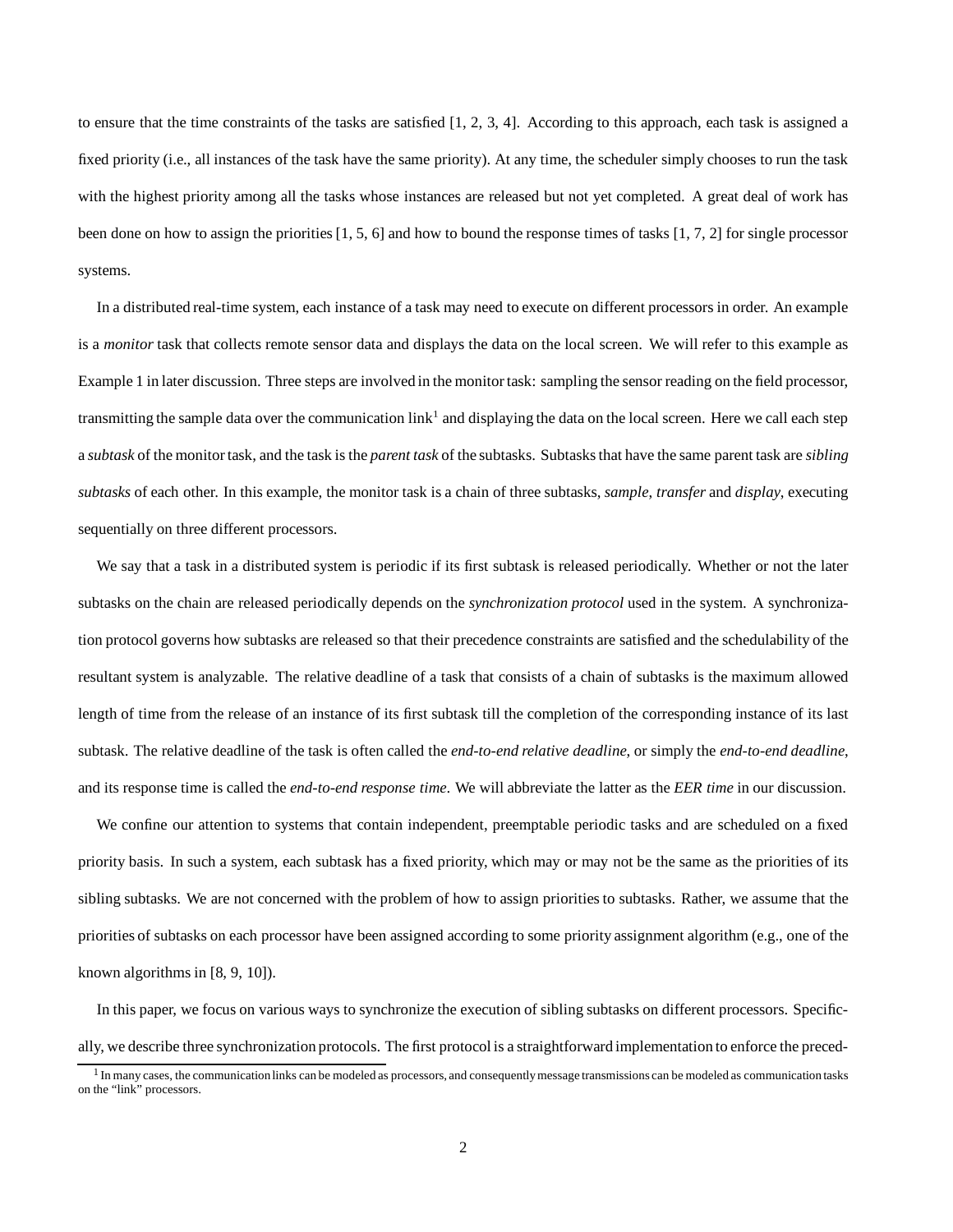ence constraints among subtasks. The second protocol is an extension to the one proposed by Bettati, which was designed for flow-shop systems [11]. This protocol has certain limitations. The third protocol combines the strengths of the previous two protocols while avoiding their shortcomings. We measure the performance of these protocols according to two performance criteria, the estimated worst-case and average EER times of tasks, and compare the performance of these protocols based on these two criteria.

The synchronization problem studied in this paper resembles the problem of jitter and rate control of real-time traffic in ATM networks. (An overview of the latter can be found in [12].) Indeed, one of the protocols described here is similar to the method used in the jitter-EDD algorithm [13] for shaping inter-arrival patterns of packets. Packet transmissions at each switch (in our terminology, subtasks on the "switch" processor) are scheduled on the earliest-deadline-first (i.e., dynamic priority) basis. By contrast, our focus is on fixed prioritysystems. Furthermore, we provide schedulability analysis algorithmsto bound the worst-case EER times.

Harbour et al. studied a similar problem in [14]. In their model, each task is periodic and consists of a chain of subtasks. Subtasks are assigned fixed priorities and scheduled on the fixed-priority basis. The only difference from our model is that all tasks execute on a single processor. Each subtask starts to execute as soon as its predecessor completes, and the synchronization of subtask execution is not concerned. Their paper focuses on the algorithm that analyzes the worst-case response times of tasks. As we will see shortly, when the system has more than one processors and subtasks execute on different processors, synchronizing the execution of sibling subtasks becomes the deciding issue. Different synchronization protocols not only lead to different performance, but also require different algorithms to analyze the worst-case EER times.

The rest of the paper is organized as follows. Section 2 formally presents the synchronization problem addressed in this paper and defines the criteria used to measure the performance of synchronization protocols. Section 3 describes three synchronization protocols in detail. Schedulability analysis algorithms for these protocols are described in Section 4. Section 5 compares the performance of the synchronization protocols, and Section 6 concludes the paper.

#### **2. The Problem Formulation**

We consider here a distributed real-time system that consists of a set  $\{P_i\}$  of processors and a set  $\{T_i\}$  of independent, preemptable tasks. Each processor has its own scheduler, and schedulers on different processors coordinate with each other according to one of the synchronization protocols described here. Each task  $T_i$  consists of a chain of  $n_i$  subtasks,  $T_{i,1}, T_{i,2}, \ldots, T_{i,n_i}$ ,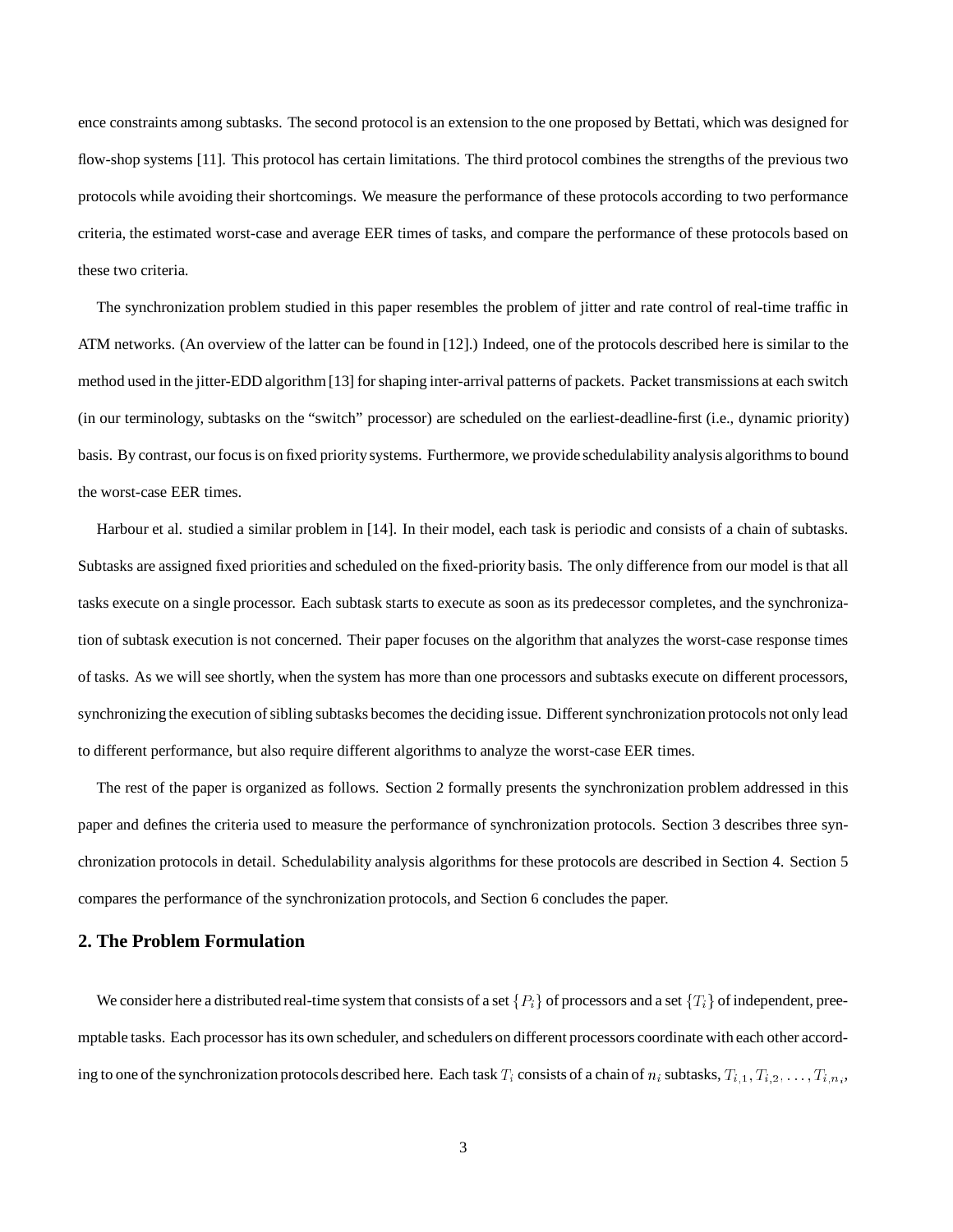

**Figure 1. Example 1 - The Monitor Task with Its Three Subtasks**

and subtasks can execute on different processors. The execution time of each subtask  $T_{i,j}$  is  $\tau_{i,j}$ . The scheduler on each processor uses a fixed priority scheduling algorithm to schedule subtasks on the processor. The priority of  $T_{i,j}$  is  $\phi_{i,j}$ .

Each task  $T_i$  is a periodic task, i.e., instances of  $T_{i,1}$  are released periodically. The period  $p_i$  of  $T_i$  is the minimum interrelease time of instances of  $T_{i,1}$ . The phase of  $T_i$ , denoted by  $f_i$ , is the release time of the first instance of its first subtask  $T_{i,1}$ . Depending on the particular synchronization protocol used in the system, instances of a later subtask  $T_{i,j}$  ( $j > 1$ ) may or may not be released periodically. For the sake of discussion, we define the *period* of a subtask to be equal to the period of its parent task, even if the subtask is not released periodically.

In this paper, we do not explicitly model inter-processor communication, and assume that the cost of inter-processor communication required to synchronize subtasks on different processors is zero. This assumption is not as restrictive as it seems. In some cases, such as in CAN [15], where message transmissions are prioritized, communication links can be modeled as processors, and message transmissions can be modeled as communication subtasks on "link" processors. In some other cases, such as when dedicated communication links are used, the links can be modeled as resources, and message transmissions can be either modeled as critical sections or taken into account as blocking times of the sending subtasks. For this reason, our model remains applicable even when the communication overhead is not neglectable. As an example, suppose that the communication link in Example 1 can be modeled as a "link" processor. The monitor task,  $T_1$ , is then modeled as a parent task of three subtasks executing on three different processors, as shown in Figure 1. The cost of communication between the processors is zero.

To illustrate the problem dealt with by a synchronization protocol, we consider a second example, Example 2, shown in Figure 2, where the system consists of two processors,  $P_1$  and  $P_2$ , and three periodic tasks,  $T_1$ ,  $T_2$  and  $T_3$ . Task  $T_1$  and  $T_3$ have only one subtask. (We use  $T_1$  and  $T_3$  to refer to the subtasks also.)  $T_2$  has two subtasks,  $T_{2,1}$  and  $T_{2,2}$ . The period and the execution time of each subtask are given by the 2-tuple in the rectangular box representing the subtask: the first number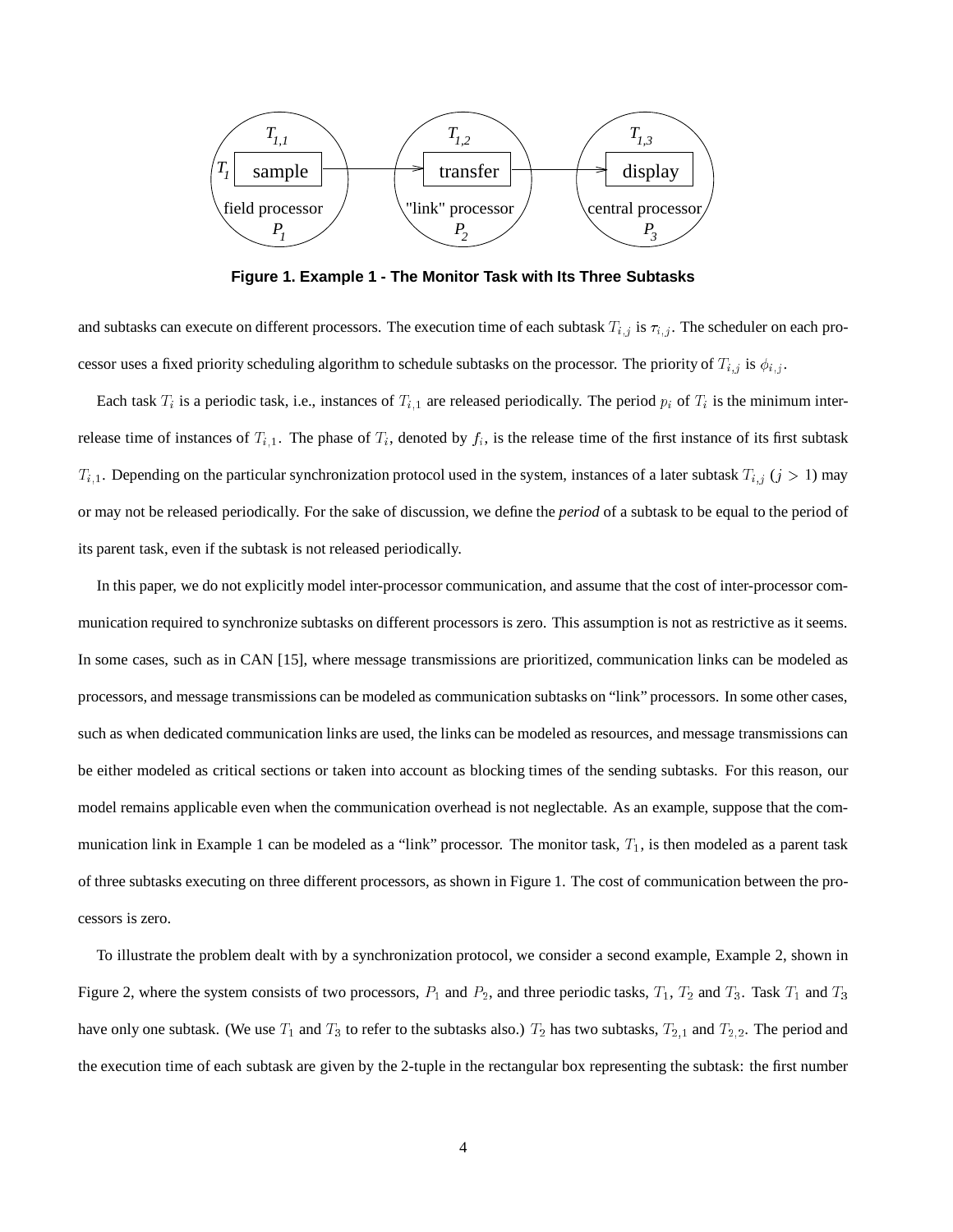

**Figure 2. Example 2 - Illustration of the Synchronization Protocol Problem**

in the 2-tuple gives the period, and the second one gives the execution time. The phases of  $T_1$  and  $T_2$  are zero, and the phase of  $T_3$  is 4. On processor  $P_1$ ,  $T_1$  has a higher priority than  $T_{2,1}$ , and on processor  $P_2$ ,  $T_{2,2}$  has a higher priority than  $T_3$ . The relative deadline of each task is equal to its period.

Figure 3 shows the schedules on the two processors for the first 10 time units. In this schedule, each instance of  $T_{2,2}$  is released on  $P_2$  as soon as the corresponding instance of  $T_{2,1}$  completes on  $P_1$ . This is achieved by a synchronization signal sent from  $P_1$  to  $P_2$  whenever an instance of  $T_{2,1}$  completes. (The synchronization signal is represented by a dotted arrow in the figure.) As a matter of fact, this scheme is the first synchronization protocol described in the next section. We notice that, although subtask  $T_{2,1}$  is released periodically,  $T_{2,2}$  is not. It is easy to verify that the instances of  $T_{2,2}$  are released at times 4, 8, 16, 20, 28,  $\dots$  The first instance of  $T_3$  is preempted by the first and the second instance of  $T_{2,2}$ . As a result, this instance of  $T_3$  misses its deadline at time 10. On the other hand, if  $T_{2,2}$  were released periodically every 6 time units, each instance of  $T_3$ would be preempted at most by one instance of  $T_{2,2}$ , because  $T_2$  and  $T_3$  have the same period. Task  $T_3$  would have a worstcase response time of 5 time units and would never miss a deadline. As we shall see later, other synchronization protocols achieve this result by controlling the releases of  $T_{2,2}$ . Different protocols have the different impact on the worst-case EER times of tasks, which in turn translates to different upper bounds on the EER times of tasks.

In next section, we will describe three synchronization protocols. Their performance will be measured according to the following three criteria.

**Implementation complexity and run-time overhead :** We look for protocols that are easy to implement and have low runtime overheads.

**Average EER times of tasks :** For many applications, especially interactive applications, it is important for the average EER times of tasks to be as short as possible.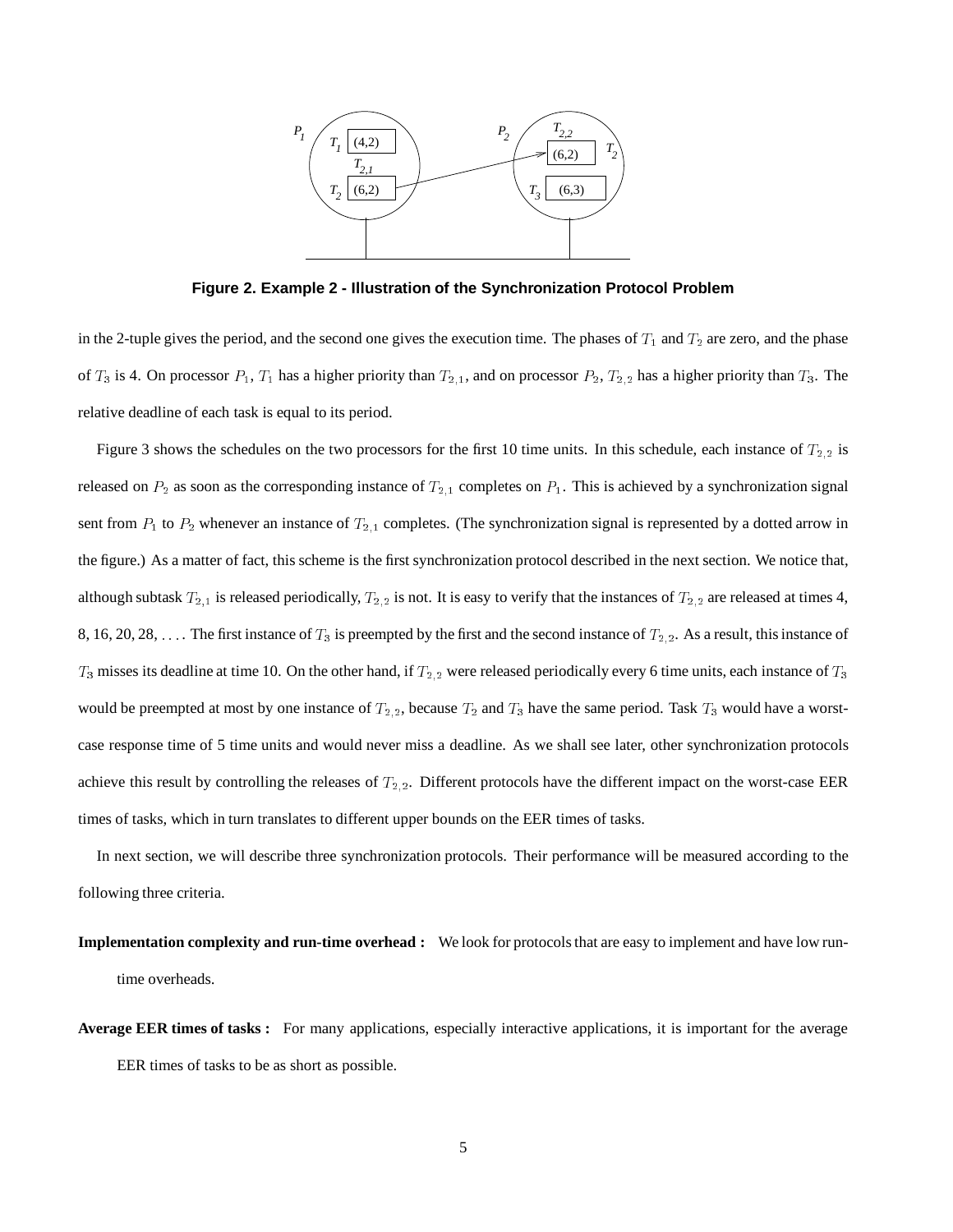

**Figure 3. The Schedule of Example 2 Using the DS Protocol**

**Estimated worst-case EER times of tasks :** For each protocol, we apply the best known schedulability analysis algorithm to obtain an upper bound on the EER time of each task and use the upper bound as an estimate of the worse-case EER time of the task.

The estimated worst-case EER time of a task may be larger than the actual worst-case EER time since existingschedulability analysis algorithms do not yield tight bounds on the EER times in general. The actual worst-case EER times of tasks can be found only via exhaustive search, which is too time consuming to be practical even for small systems. Consequently, it is a common practice to determine the schedulability of a real-time system based on upper bounds of response times computed from the best known schedulability analysis algorithms (i.e., the algorithms that yields the tightest upper bounds). For this reason, we compare the protocols proposed here according to the tightest upper bounds of EER times found for the protocols. In subsequent discussion we will use the terms, the estimated worst-case EER time or the upper bound of the EER time of a task, interchangeably.

Sometimes applications also require small *output jitters*. The output jitter is the difference in the EER times of two consecutive task instances. We will see in subsequent sections that one of the protocols proposed here can keep output jitters of all tasks small.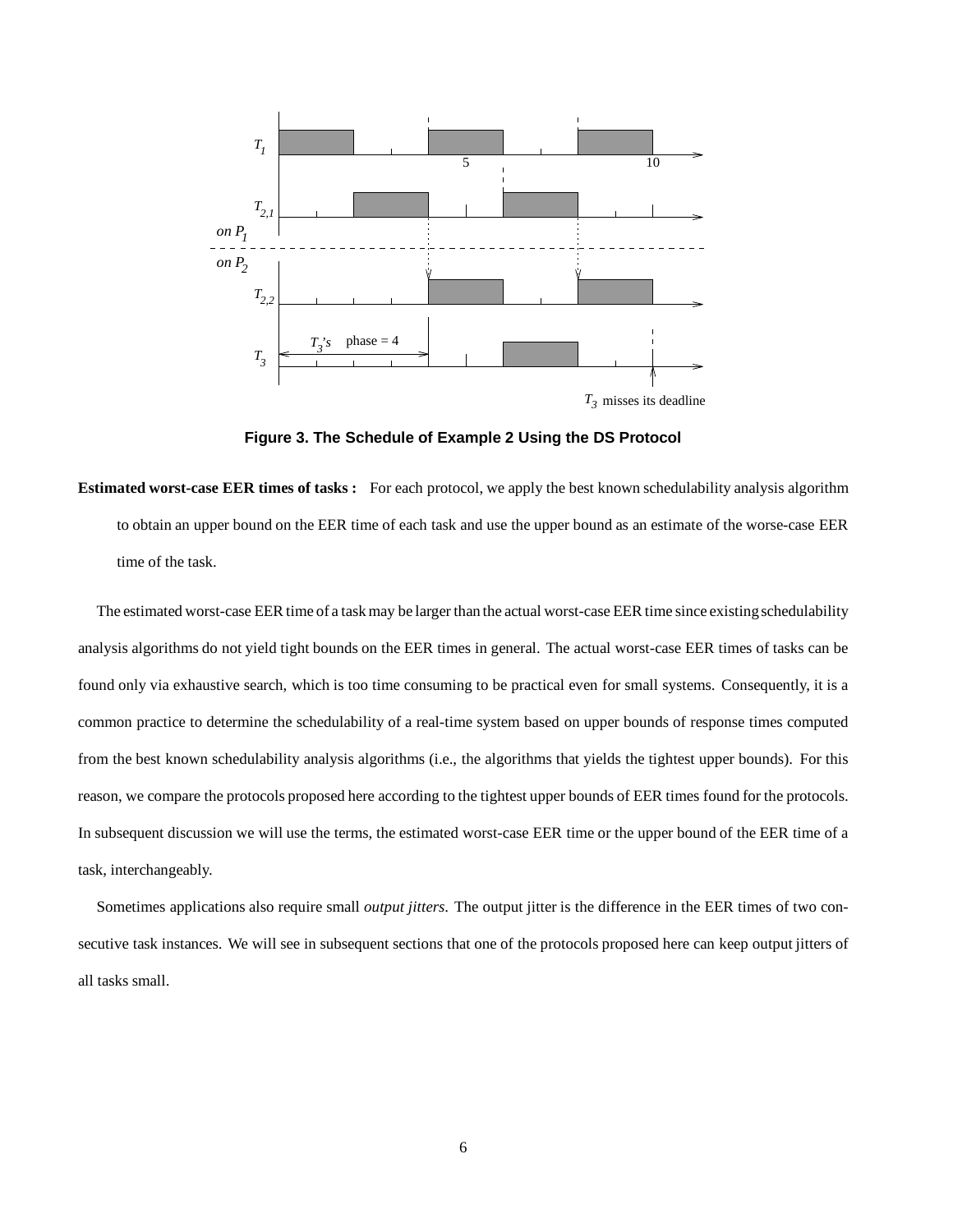## **3 The Synchronization Protocols**

We call the synchronization protocol that leads to the schedule in Figure 3 the Direct Synchronization protocol, abbreviated as the DS protocol. Again, according to this protocol, when an instance of a subtask completes, a synchronization signal is sent by the scheduler on the processor where subtask executes to the scheduler of the processor where its immediate successor executes. Upon the receipt of the synchronization signal, the latter releases an instance of the immediate successor immediately. The DS protocol is obviously easy to implement and has the minimum necessary run-time overhead. It is also expected to yield relatively short average EER times because instances of later subtasks are released as soon as possible. However, the performance of this protocol is poor when measured in terms of the estimated worst-case EER times. Upper bounds of the EER times of tasks can be computed by the iterative algorithm described in Section 4. This is the only known algorithm that provides reasonably tight bounds on the EER times of tasks under this protocol. As we will see later, when the subtask chains are long and the processor utilizations are high, the algorithm may fail to obtain finite bounds. In cases when we do obtain finite bounds, they are considerably larger than those yielded by other protocols.

The Phase Modification protocol and the Release Guard protocol are two alternative ways to control the release of successor subtasks. By ensuring that instances of each subtask are not released too soon, they attempt to improve the schedulability of the tasks at the expense of their average EER times.

#### $3.1$ 3.1 The Phase Modication (PM) Protocol

The Phase Modification protocol, abbreviated as the PM protocol, was initially proposed by Bettati and used to schedule periodic flow-shop tasks [11]. Unlike the DS protocol, the PM protocol insists that instances of all subtasks of each task are released periodicallyaccording to the period of the task. To ensure that the precedence constraints among subtasks are satisfied, each subtask is given its own phase. The phases of subtasks are properly adjusted as follows. Let  $R_{i,j}$  denote an upper bound on the response time of subtask  $T_{i,j}$ . The phase of the first subtask,  $f_{i,1}$ , is the same as the phase of the parent task  $T_i$ . For a later subtask  $T_{i,j}$  ( $j>1$ ), its phase is delayed to ( $f_{i,1} + \sum_{k=1}^{j-1} R_{i,k}$ ), namely, the phase of its parent task plus the sum of the upper bounds on the response times of its predecessors. Clearly, if the clocks in the system are synchronized, whenever an instance of a subtask is released, the corresponding instance of its immediate predecessor must have completed. The schedule shown in Figure 4 illustrates the application of the PM protocol to task  $T_1$  in Figure 1. The subtasks are synchronized according to the PM protocol. We let the phase of task  $T_1$  be 0. Hence, the phase of  $T_{1,1}$  is also 0. The phases of  $T_{1,2}$  and  $T_{1,3}$  are set to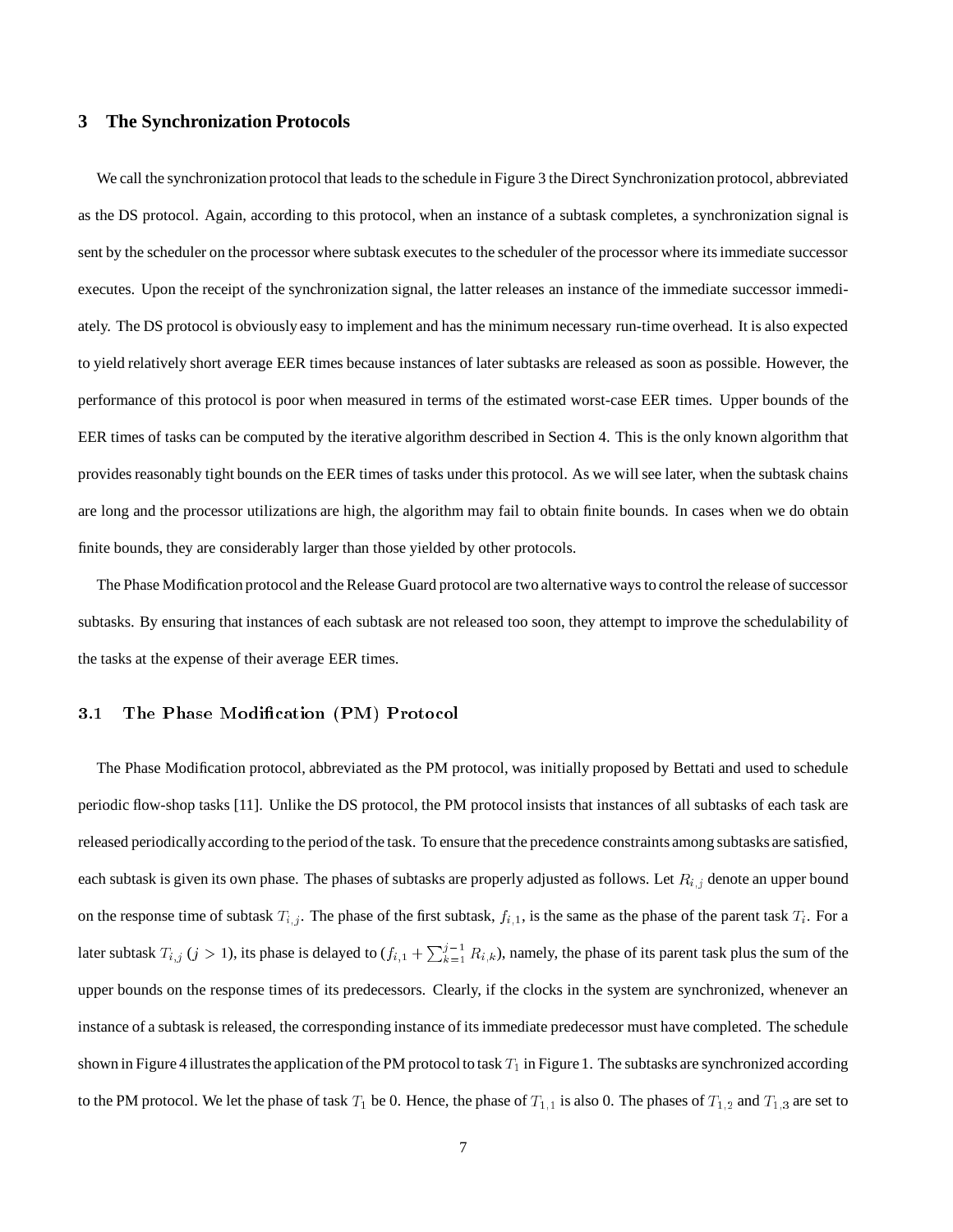$R_{1,1}$  and  $(R_{1,1} + R_{1,2})$  respectively. All instances of the three subtasks are released periodically according to the period  $p_1$ and their own phases.



Figure 4. The Schedule of  $T_1$  in Example 1 When the PM Protocol Is Used

Since all subtasks on each processor are strictly periodic, the Busy Period Analysis method proposed by Lehoczky [2] can be applied to obtain an upper bound on the response time of each subtask. The estimated worst-case EER time of a task is simply the sum of the bounds on the response times of all its subtasks. Figure 5 shows the schedule of Example 2 when the PM protocol is used. The bound on the response time of  $T_{2,1}$  is 4 time units, and therefore the phase of  $T_{2,2}$  is 4. In this case the first instance of  $T_3$  meets its deadline because the second instance of  $T_{2,2}$  is not released until time 10 and hence does not preempt the first instance of  $T_3$ .



**Figure 5. The Schedule of the System in Example 2 When the PM Protocol Is Used**

The run-time overhead of the PM protocol involves the periodic timer interrupts that trigger the releases of subtasks. To guarantee that the precedence constraints among subtasks are satisfied, the PM protocol requires a centralized clock or strict clock synchronization. In addition, if the inter-release time of the first subtask is greater than the period, which is allowed by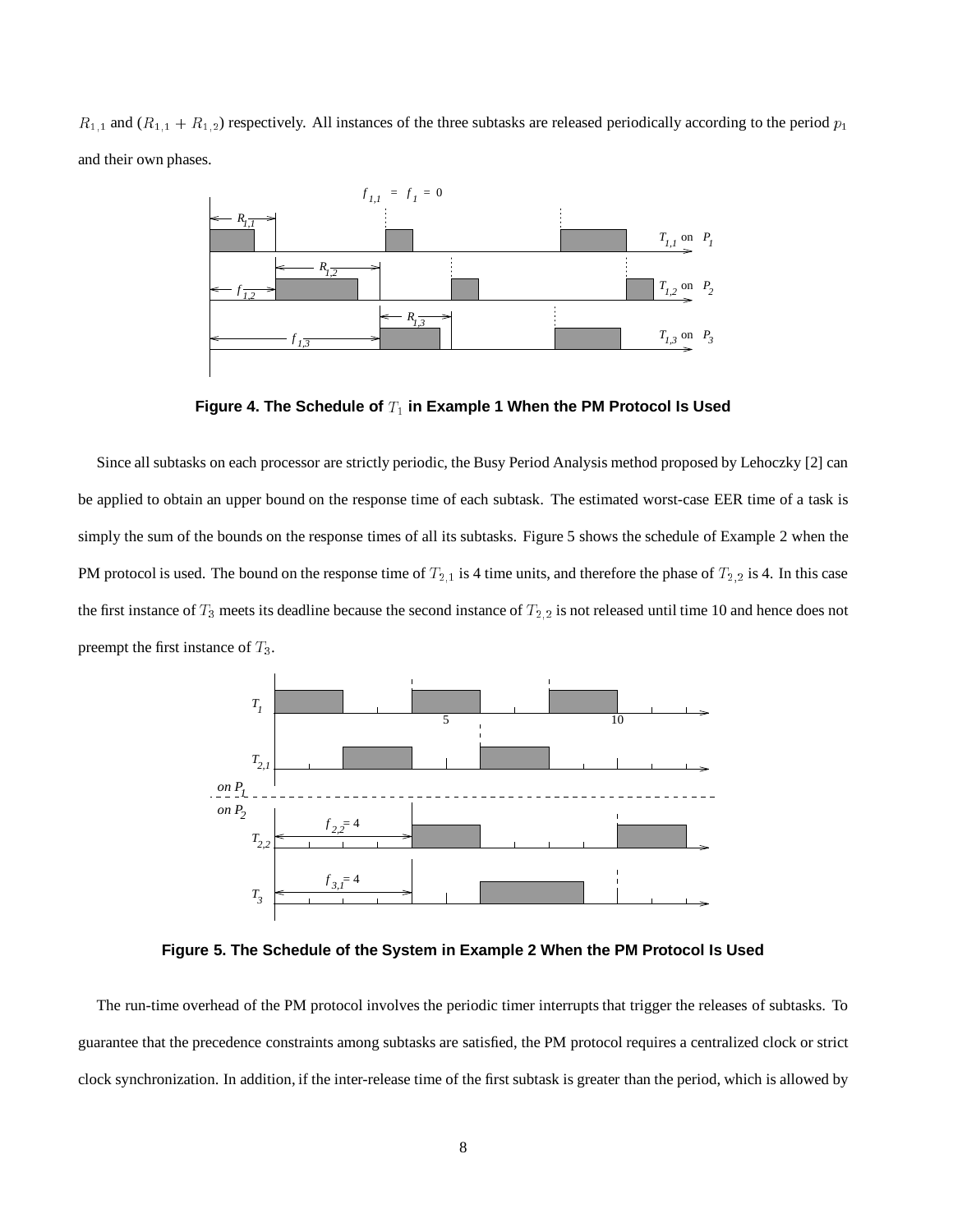the periodic task model, the protocol does not work correctly because the precedence constraints can be violated. This severely limits the scope of application where the PM protocol can be applied. A modified version of the protocol, called the Modified Phase Modification protocol or the MPM protocol, overcomes these shortcomings at a slightly higher run-time expense.

We notice that as long as the interval between the releases of  $T_{i,j}$  and  $T_{i,j+1}$  is equal to  $R_{i,j}$ , the precedence constraint between these two sibling subtasks is preserved. To ensure that the interval between the release of  $T_{i,j}$  and  $T_{i,j+1}$  is equal to  $R_{i,j}$ , the MPM protocol employs both a timer interrupt and a synchronization interrupt. When an instance of  $T_{i,j}$  is released at time t on processor  $P_k$ , the scheduler on  $P_k$  sets a timer interrupt at time  $t+R_{i,j}$ . When the timer interrupt occurs, the instance of  $T_{i,j}$  should have completed, since  $R_{i,j}$  is an upper bound on the response time of  $T_{i,j}$ . (This timer interrupt can also be used to check if the subtask overruns.) The scheduler then sends a synchronization signal to the processor where  $T_{i,j+1}$  executes. Like the DS protocol, the scheduler of the processor on which  $T_{i,j+1}$  executes releases an instance of  $T_{i,j+1}$  immediately upon receipt of such a signal.

It is easy to verify that under the ideal conditions, i.e., clocks are synchronized and the first subtasks being strictly periodic, the PM protocol and the MPM protocol produce identical schedules. However, the MPM protocol achieves this without requiring global clock synchronization and strictly periodic release of first subtasks. Hence, it is applicable to applications that do not have these ideal conditions. Figure 6 illustrates the application of the MPM protocol to task  $T_1$  in Figure 1. In the figure, there are several places where the response time of a subtask instance is shorter than the upper bound and the synchronization signal is sent later when the timer interrupt occurs. The resultant schedule is the same as the one in Figure 4.



Figure 6. The Schedule of Task  $T_1$  in Example 1 When the MPM Protocol Is Used

According to the PM protocol and the MPM protocol, each instance of subtask  $T_{i,j}$  is released  $R_{i,j-1}$  time units after the corresponding instance of subtask  $T_{i,j-1}$  is released, no matter how soon  $T_{i,j-1}$  might actually complete. A simple induction gives that the EER time of a task  $T_i$  is upper bounded by  $(\sum_{k=1}^{n_i} R_{i,k})$  and lower bounded by  $(\sum_{k=1}^{n_i-1} R_{i,k} + \tau_{i,n_i})$ . This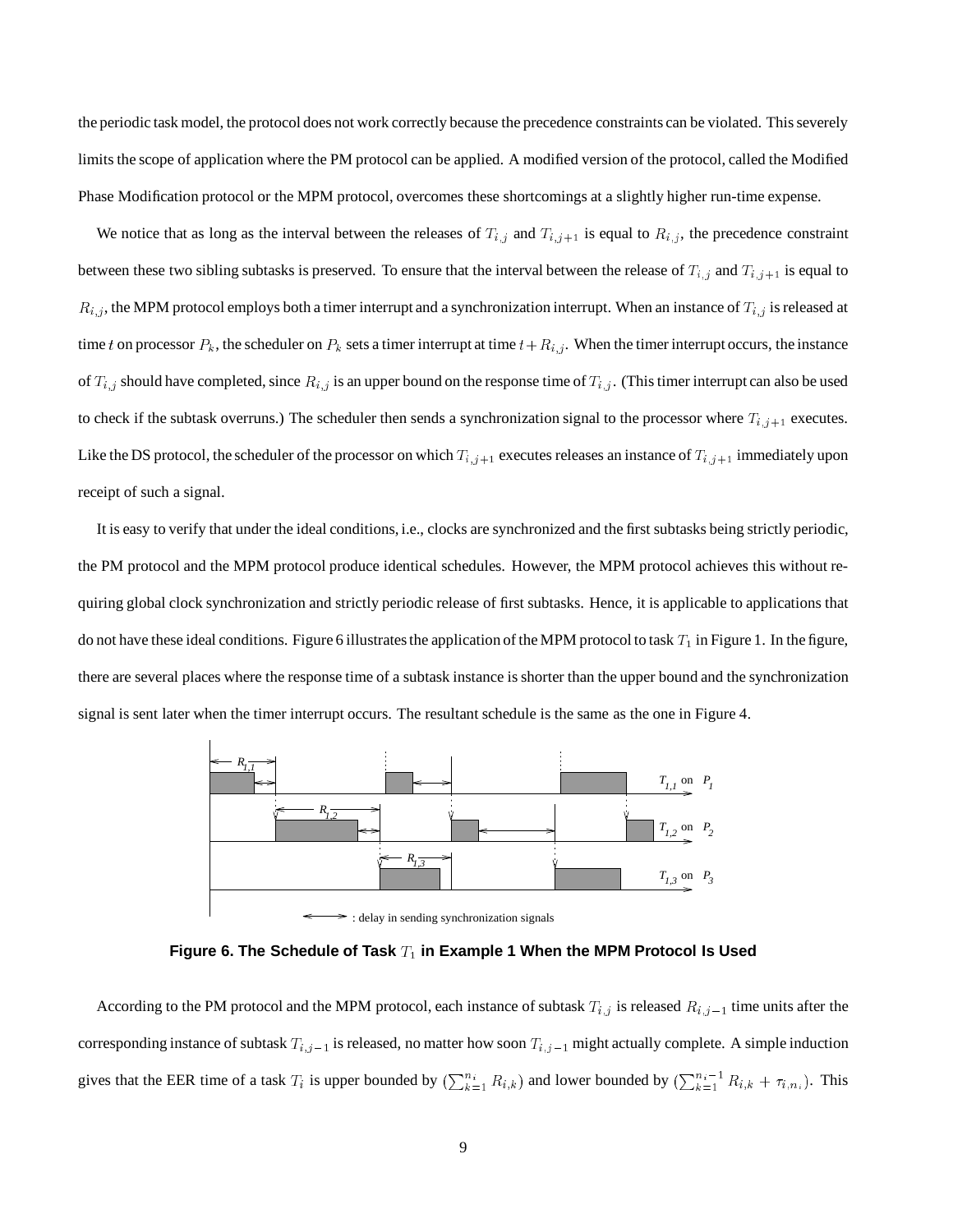attribute is desirable if the application requires small output jitters, because the output jitter of task  $T_i$  is bounded by  $R_{i,n_i}$ . However, this attribute is undesirable if the application requires short average EER times. Since the the upper bound and lower bound are close, the average EER time is close to the worst-case EER time as well. In addition, the lower bound is quite large because  $R_{i,j}$  is normally much larger than the actual response time of  $T_{i,j}$ .

A more serious limitation of the PM and MPM protocols arise because schedulers need to know global load information and depend on the schedulability analysis. The scheduler of a processor needs to know the upper bounds on the response times of not only subtasks on the processor but also subtasks on other processors. If the workload changes, such as adding a new task, the scheduler may need to adjust the scheduling parameters for all existing subtasks. Significant run-time overhead may incur when the workload changes frequently. These reasons motivate us to look for another protocol that overcomes these shortcomings but still retains the merit of yielding small worst-case EER times of tasks.

#### 3.2 The Release Guard (RG) Protocol

The idea behind the RG protocol is to control the release of a subtask such that the inter-release time of any two consecutive instances of the same subtask is no shorter than the period. A subtask is thus a periodic subtask. Like the PM and MPM protocols, the busy period analysis can be applied to compute an estimated worst-case EER times of tasks.

According to the RG protocol, the scheduler maintains for each subtask  $(T_{i,j})$  a variable  $g_{i,j}$ , called the *release guard* of the subtask. At any time, the release guard of subtask  $T_{i,j}$  specifies the earliest possible time instant when the next instance of  $T_{i,j}$  can be released. If an instance of  $T_{i,j-1}$ , the immediate predecessor of  $T_{i,j}$ , completes after  $g_{i,j}$ , (and hence the synchronization signal indicating the completion is received after  $g_{i,j}$ , the scheduler releases the next instance of  $T_{i,j}$  right away. Otherwise, the scheduler releases the next instance of  $T_{i,j}$  at time  $g_{i,j}$ . Initially, each release guard  $(g_{i,j})$  is set to 0, so that the first instance of each subtask can be released as soon as the first instance of its immediate predecessor completes. Afterwards release guard of each subtask is updated according to the following two rules.

- 1. When an instance of subtask  $T_{i,j}$  is released, set  $g_{i,j}$  to the current time plus the period  $p_i$  of  $T_{i,j}$ .
- 2. Set  $g_{i,j}$  to the current time if the current time is an idle point. An idle point is a time instant by which the instances of all subtasks that are released before the instant have completed. Intuitively, it is a time instant when the processor becomes idle, except for possibly some new instances that are released at the instant.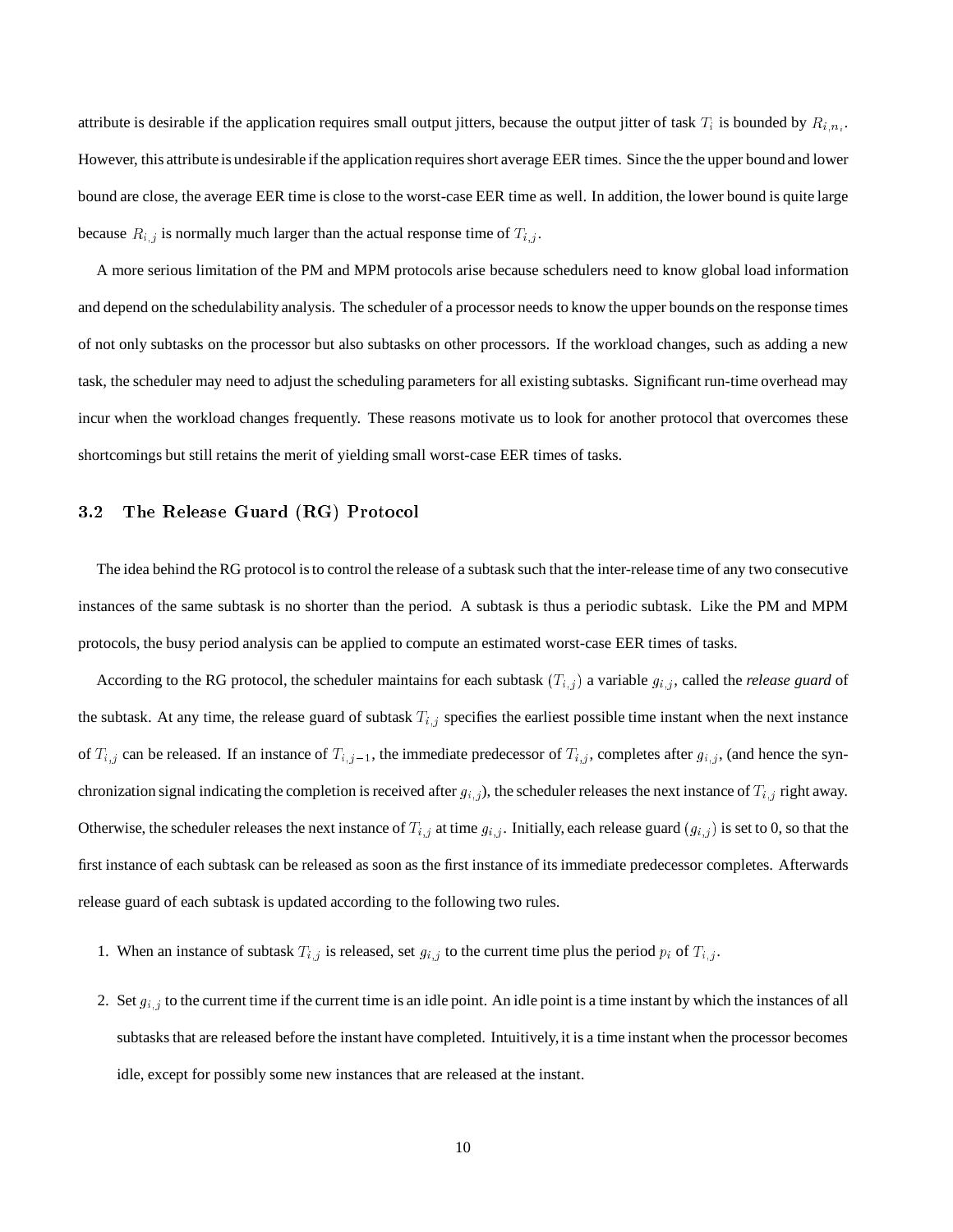Figure 7 shows the schedule of Example 2 if we use the RG protocol. The schedule is similar to the schedule produced by the DS protocol up until when the second instance of  $T_{2,1}$  completes at time 8. We notice that the second instance of  $T_{2,2}$  is not released when the synchronization signal reaches  $P_2$  at time 8, because the release guard  $g_{2,2}$  of  $T_{2,2}$  is equal to 10, which is set at time 4 when the first instance of  $T_{2,2}$  is released. Thus we would expect that the second instance of  $T_{2,2}$  will not be released till time 10. This gives  $T_3$  a chance to complete by time 9 and meets its deadline. As  $T_3$  completes, time 9 becomes an idle point on processor  $P_2$ , and  $g_{2,2}$  gets updated to the current time according to the second rule of updating the release guard. As a result, the second instance of  $T_{2,2}$  is released at time 9. As we will see later in Section 4, such an early release does not lengthen to the worst-case response times of other subtasks.



**Figure 7. The Schedule of the Second Example in Figure 3 When the RG Protocol Is Used**

Compared with the schedule produced by the DS protocol in Figure 3, Figure 7 is different in that  $T_3$  meets it deadline. As a matter of fact, as we will show in the next two sections, the RG protocol yields the same estimated worst-case EER times as the PM and MPM protocols, which are much shorter than those yielded by the DS protocol.

Comparing with the schedule in Figure 5 produced by the PM and MPM protocols, we see that according to the schedule in Figure 7 the EER time of the second instance of  $T_2$  is 1 time unit shorter. In general, the RG protocol is expected to yield shorter average EER times than the PM and MPM protocols. To see why, suppose that we were to apply only rule (1) of updating the release guard. It easy to see that the EER time of a task would monotonically increase with time, until it eventually reaches the actual worst-case EER time. Because existing schedulability analysis algorithms are not optimal, the actual worst-case EER time is typically much smaller than the estimated worst-case EER time computed by a schedulability analysis algorithm. Since the average EER times yielded by the PM and MPM protocols are close to the estimated worst-case EER times, the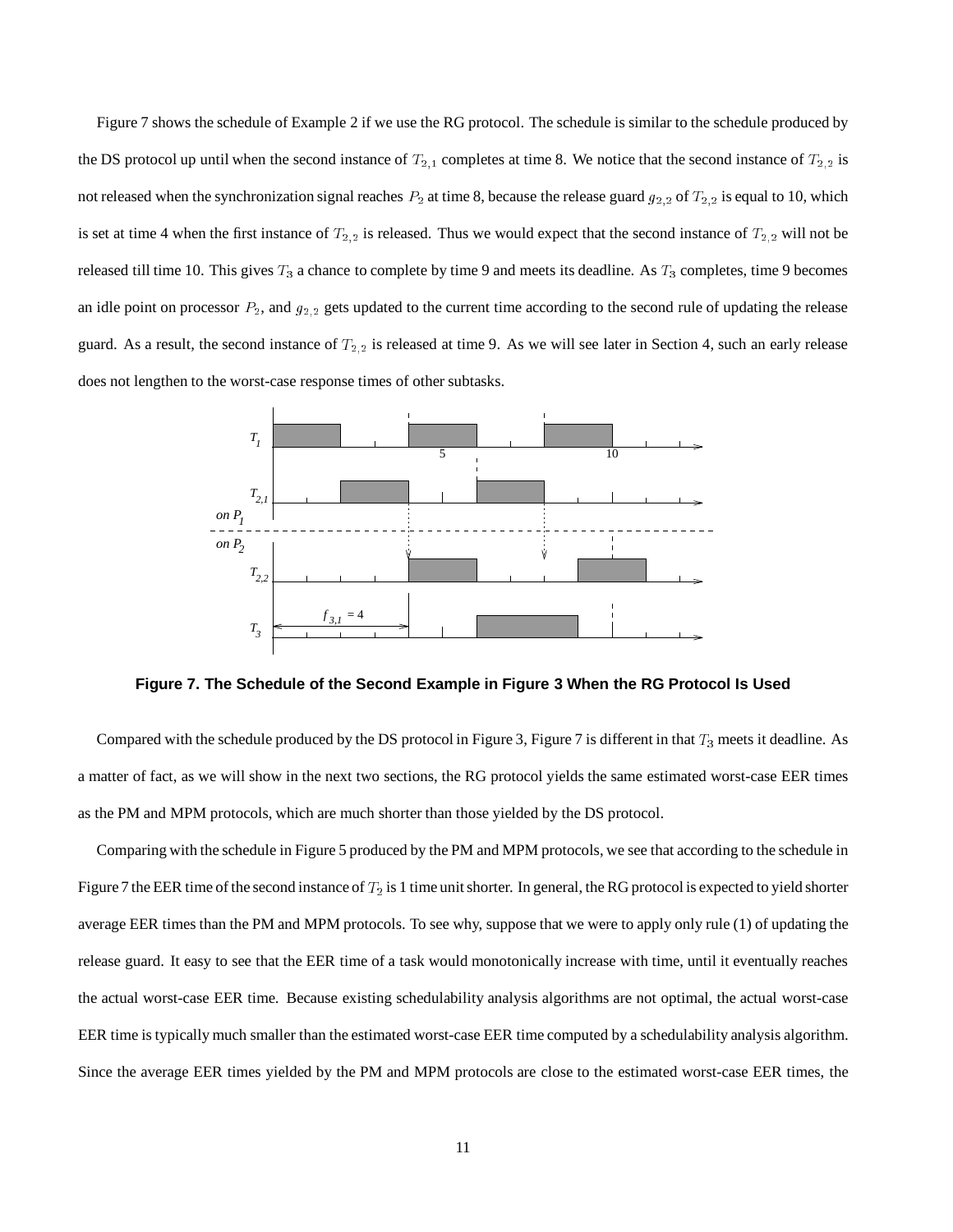RG protocol could thus yield shorter average task EER times even with rule (1) alone. Rule (2) further reduces the average EER time because the release guard of a subtask can be set to an earlier time instant and hence causes an earlier release of an instance of that subtask. In Section 5, we will present the simulation results that quantify their performance difference in average EER times of tasks.

In addition to the above merits, the RG protocol does not require global load information, and, when the workload changes, it does not need to know schedulability analysis results to schedule the new set of tasks. Furthermore, like the MPM protocol, the timer interrupt is set with respect to the local clock. Neither a centralized clock nor global clock synchronizationis required.

#### 3.3 Implementation Complexity and Run-Time Overhead

The implementation complexity and run-time overhead of these protocols are buried in the previous description of the protocols themselves. This section summarizes them for a comparison.

In terms of algorithmic complexity, these protocols are all very simple. When the tasks in the system are fixed, all operations take constant time. The difference comes from the requirement of interrupt support and the number of variables associated with each subtask. Two kinds of interrupt supports were mentioned, timer interrupt and synchronization interrupt. The DS protocol only requires the synchronization interrupt support; the PM protocol requires the timer interrupt support; and the MPM and RG protocols require both the synchronization and timer interrupt support. On the number of variables associated with subtasks, the PM and MPM protocol need one variable for each subtask to store the upper bound on its response time, and the RG protocol needs one to store the release guard. The DS protocol does not need any. Again, the PM protocol requires a centralized clock or strict clock synchronization.

The run-time overhead includes the number of context switches and the number of interrupts associated with each subtask instance. Due to the nature of fixed priority scheduling, each subtask instance is associated with two context switches in all protocols. However, each subtask instance involves different numbers of interrupts when different protocols are used. In the case of the DS and PM protocols, there is one interrupt per instance. In the case of the MPM and RG protocols, two interrupts are associated with each subtask instance. The costs of the interrupt(s) and context switches can be easily taken into account in the schedulability analysis [2].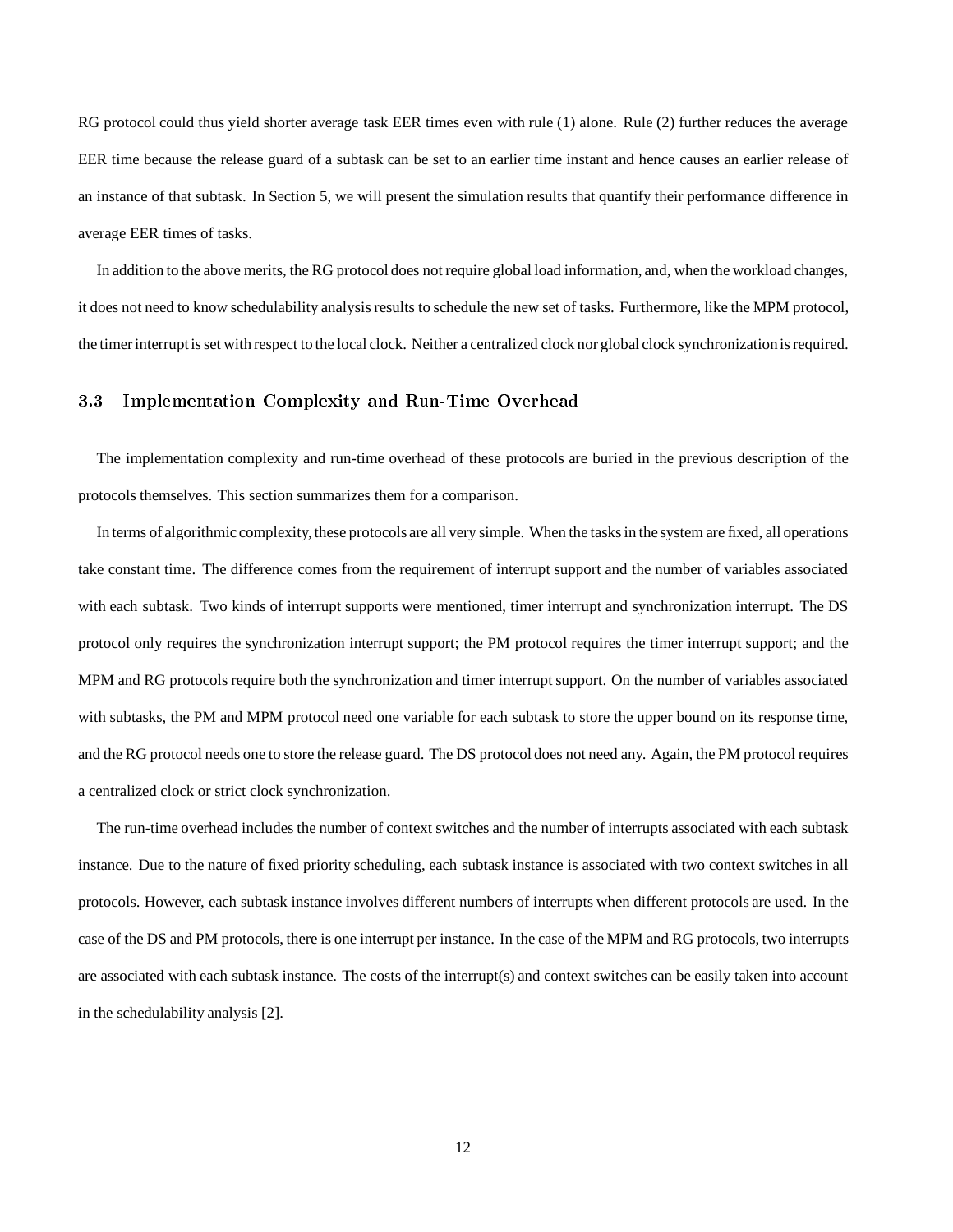# **4 Schedulability Analysis**

Synchronization protocols not only preserve the precedence constraints among subtasks, but also ensure that the schedulability of the resultant system is analyzable. In the previous section, we demonstrated that the precedence constraints among subtasks are satisfied. In this section, we show how to analyze the schedulability of the systems that use these protocols.

To verify if a task is schedulable, we need to compute an upper bound on its EER time and compare this upper bound with its relative deadline. The task is schedulable if the upper bound on its EER time is no greater than its relative deadline. A system is schedulable if and only if all tasks in the system are schedulable. In this section, we first describe a schedulability analysis algorithm that compute upper bounds of the worst-case EER times of tasks synchronized according to the PM and MPM protocols. We then argue that the same algorithm can be used to compute upper bounds on task EER times for the RG protocol. Lastly, we describe a schedulability analysis algorithm for the DS protocol. For the convenience sake, we assume that the run-time overhead is negligible in our discussion; the overhead can be accounted for in any of the known ways.

#### 4.1 Schedulability Analysis for the PM and MPM Protocols

If a system use either the PM protocol or the MPM protocol, every subtask is a periodical subtask. The Busy Period Analysis technique, which was first proposed by Lehoczky [16, 2] and later extended by Audsley [3], Tindell [17, 18], and Burns [19], can be applied to obtain upper bounds on the response times of subtasks. For each task, the sum of the upper bounds on the response times of all its subtasks is naturally an upper bound on its EER time. This is the idea behind the schedulability analysis algorithm for the PM and MPM protocols.

To describe this algorithm and the algorithms for other protocols, we first introduce two notions:  $\phi$ -level idle point and *-level busy period*.

**Definition 1** In the schedule of a processor P, a time instant  $t$  is a  $\phi$ -level idle point if and only if every subtask instance *that is released on* P *before time*  $t$  *and has priority higher than or equal to*  $\phi$  *has completed by time*  $t$ *.* 

**Definition 2** *A -level busy period is a time interval of non-zero length between two consecutive -level idle points in a schedule.*

Specifically by a  $\phi_{i,j}$ -level busy period we always mean a  $\phi_{i,j}$ -level busy period in the schedule of the processor where  $T_{i,j}$  executes. Without loss of generality, in our discussion, we take the beginning of a  $\phi_{i,j}$ -level busy period as the origin, as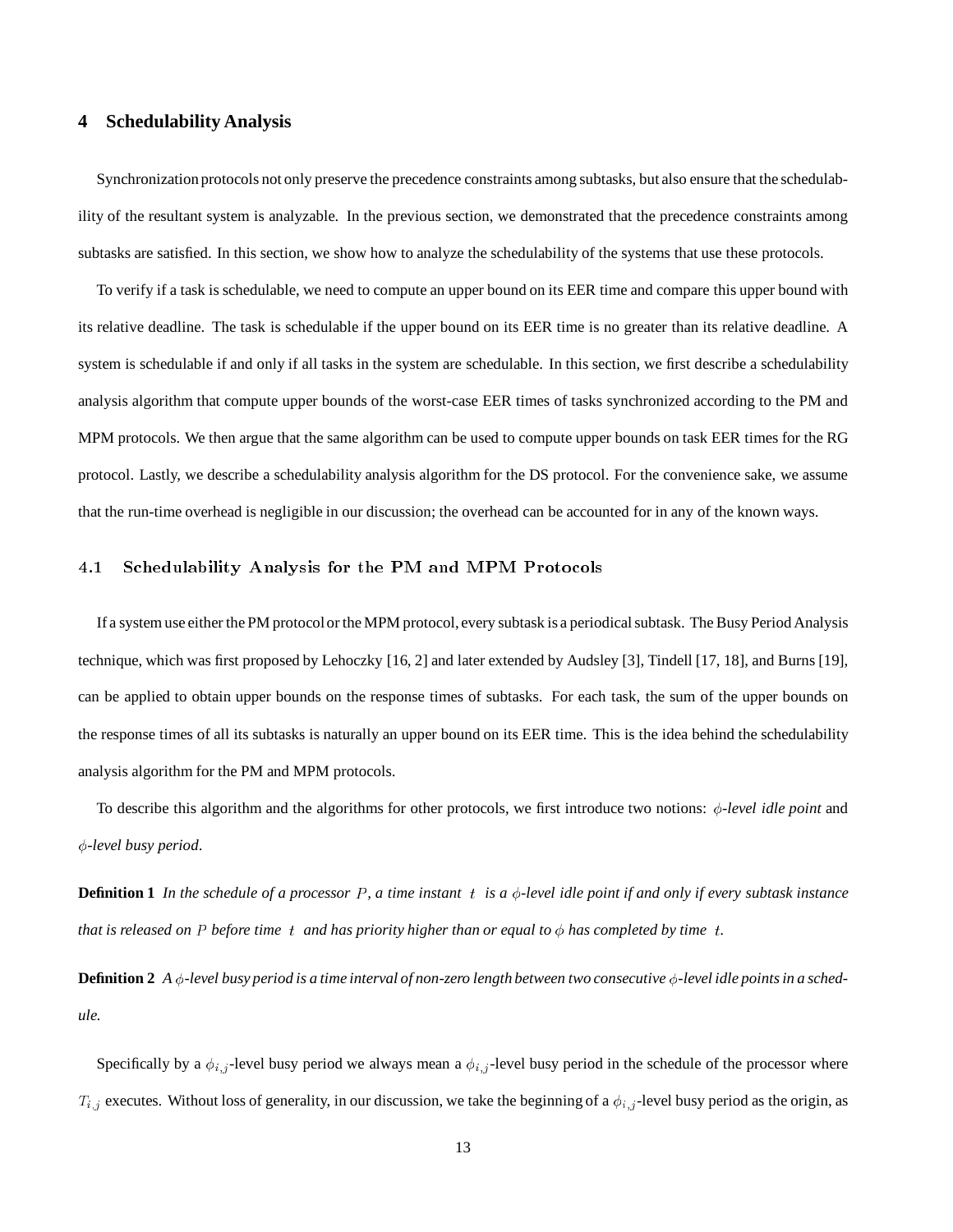

Figure 8. Illustration of a  $\phi_{i,j}$ -Level Busy Period

shown in Figure 8.

We follow first four of the following five steps to obtain an upper bound on the response time of a subtask  $T_{i,j}$  when subtasks are synchronized according to the PM and MPM protocols. The correctness of the bound was proven by Lehoczky in [2]. The fifth step gives an upper bound on the EER time of  $T_i$ . Its correctness is obvious.

#### **Step 1. Bound the duration of an arbitrary**  $\phi_{i,j}$ -level busy period

Let  $H_{i,j}$  denotes the set of subtasks, excluding  $T_{i,j}$ , that (1) are on the same processor as  $T_{i,j}$  and (2) have priorities higher than or equal to  $T_{i,j}$ . According the busy period analysis, an upper bound  $D_{i,j}$  on the duration of a  $\phi_{i,j}$ -level busy period is given by

$$
D_{i,j} = \min \left\{ t > 0 \mid t = \sum_{T_{k,i} \in H_{i,j} \cup \{T_{i,j}\}} \left\lceil \frac{t}{p_k} \right\rceil \tau_{k,i} \right\}
$$
(1)

where  $\tau_{k,l}$  is the execution time of subtask  $T_{k,l}$  and  $p_k$  is the period of task  $T_k$ . An iterative process can be applied to compute the result. Let

$$
W(t) = \sum_{T_{k,l} \in H_{i,j} \cup \{T_{i,j}\}} \left\lceil \frac{t}{p_k} \right\rceil \tau_{k,l}
$$

and let  $S_0 = W(0^+)$  where  $0^+$  stands for a time instant immediate after time 0. For  $k = 1, 2, \ldots$ , we compute  $S_k =$  $W(S_{k-1})$ . If there exists a solution for Eq.(1), the series  $S_k$  converges to the solution. An upper bound  $D_{i,j}$  on the duration of the  $\phi_{i,j}$ -level busy period can thus be computed.  $D_{i,j}$  has a finite value if  $\sum_{T_{k,l}\in H_{i,j}\cup\{T_{i,j}\}}\tau_{k,l}/p_k$  is no greater than 1.

#### **Step 2. Bound the number of instances of**  $T_{i,j}$  **in a**  $\phi_{i,j}$ -level busy period

Because  $T_{i,j}$  is periodic, we have

$$
M_{i,j} = \left\lceil \frac{D_{i,j}}{p_i} \right\rceil \tag{2}
$$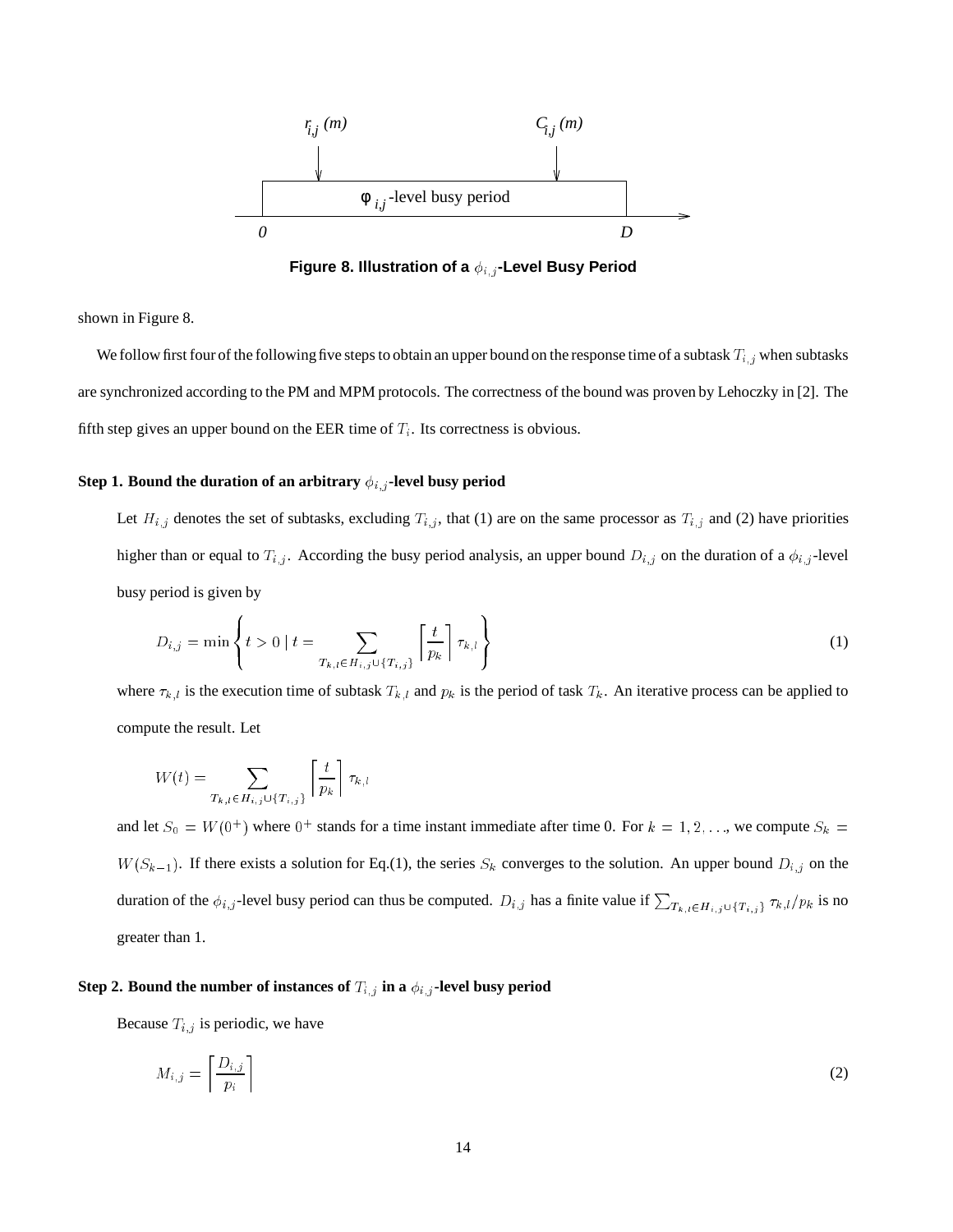#### **Step 3. Find an upper bound on the response time of each possible instance of**  $T_{i,j}$  **in a**  $\phi_{i,j}$ **-level busy period**

Let us consider the mth  $(1 \le m \le M_{i,j})$  instance of  $T_{i,j}$  released in a  $\phi_{i,j}$ -level busy period, as shown in Figure 8, and denote this instance by  $T_{i,j}(m)$ . According to the busy period analysis, an upper bound  $C_{i,j}(m)$  on the completion time of  $T_{i,j}(m)$  is given by

$$
C_{i,j}(m) = \min \left\{ t > 0 \mid x = m\tau_{i,j} + \sum_{T_{k,l} \in H_{i,j}} \left[ \frac{t}{p_k} \right] \tau_{k,l} \right\}
$$
(3)

99.99

Again, the iterative process described above can be applied to compute the solution. The lower bound on the release time of  $T_{i,j}(m)$  is  $(m-1)p_i$ . Hence an upper bound  $R_{i,j}(m)$  on the response time of  $T_{i,j}(m)$  is given by

$$
R_{i,j}(m) = C_{i,j}(m) - (m-1)p_i \tag{4}
$$

#### **Step 4. Bound the response time of**  $T_{i,j}$

<sup>8</sup>

The maximum of  $R_{i,j}(m)$ 's  $(1 \le m \le M_{i,j})$  must be a correct upper bound on the response time of any instance of  $T_{i,j}$ . In other words, the maximum of  $R_{i,j}(m)$ 's  $(1 \le m \le M_{i,j})$  is an upper bound on the response time of  $T_{i,j}$ .

$$
R_{i,j} = \max\{R_{i,j}(m)\}, \text{ for } m = 1, 2, \dots, M_{i,j}
$$
\n<sup>(5)</sup>

#### **Step 5. Bound the EER time of task** Ti

Once we obtain upper bounds on the response times of subtasks, we can sum up the bounds on the response times of all its subtasks to obtain an upper bound on the end-to-end response time of a task.

$$
R_i = \sum_{j=1}^{n_i} R_{i,j} \tag{6}
$$

We call the algorithm consisting of the above five steps Algorithm SA/PM, standing for the schedulability analysis algorithm for the PM protocol.

#### 4.2 Schedulability Analysis for the RG Protocol

We now argue that Algorithm SA/PM can also be used to bound the worst-case EER times of tasks in a system that uses the RG protocol. We argue for this in two steps.

This first step is to show that the upper bounds on the response times of subtasks computed in the first four steps of Algorithm SA/PM are also correct bounds if the system uses the RG protocol. If we only use the first rule of updating the release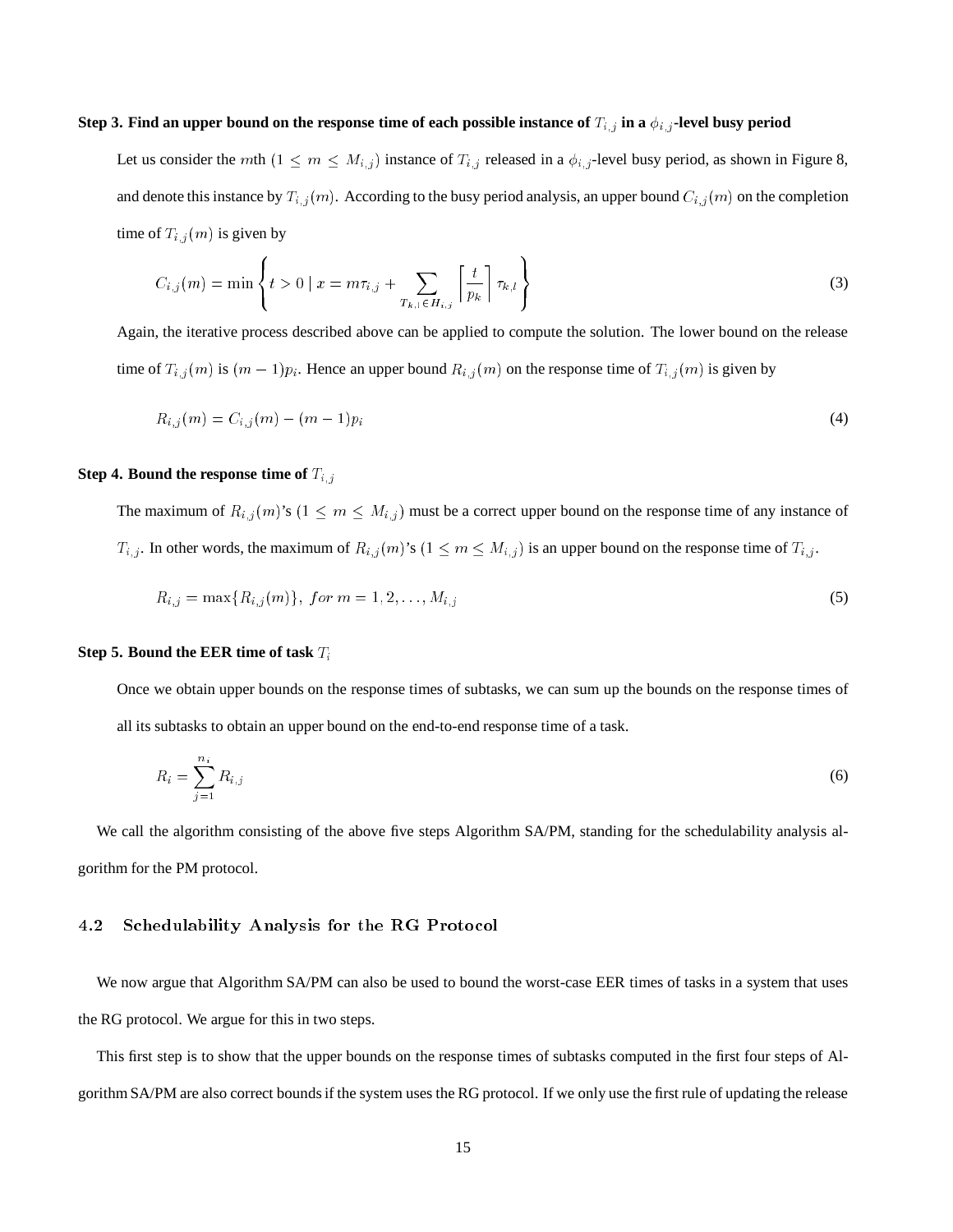guard, the inter-release time of each subtask is no less than its period, and every subtask is a periodic subtask. The second rule, however, may cause the inter-release time to be shorter than the period. On the other hand, there can never be a processor idle point in a busy period. As a result, the second rule is never applied inside any busy period. Hence, subtasks are periodic inside any busy period, and the busy period analysis for periodic tasks (i.e., the first four steps of Algorithm SA/PM) yields correct upper bounds on the response times of subtasks synchronized according to the RG protocol.

The above argument alone is not sufficient to prove that Algorithm SA/PM is correct for the RG protocol. As illustrated in Figure 9, the EER time of a task includes delays in releasing instances of subtasks, in addition to the response times of all its subtasks. In the figure, delay due to  $g_{i,2}$  is an example of such delays. As the second step, we show that the EER time of a task, including delays in releasing its subtasks, is no longer than the sum of the upper bounds on the response times of all its subtasks.



**Figure 9. The EER Time of a Task in a System Using the RG Protocol**

To do so, we now let  $T_{i,j}(m)$  denote the mth instance of subtask  $T_{i,j}$  in an arbitrary schedule. The *intermediate end-toend response (IEER) time* of  $T_{i,j}(m)$  is the completion time of  $T_{i,j}(m)$  minus the release time of  $T_{i,1}(m)$ , the corresponding instance of the first subtask in  $T_i$ . Obviously, the IEER time of the first subtask in a task is simply its response time and the IEER time of the last subtask in a task is the EER time of the task. We now establish Lemma 1.

**Lemma 1** The IEER time of each subtask  $T_{i,j}$  is bounded by  $\sum_{k=1}^j R_{i,k}$ , where  $R_{i,j}$  is an upper bound on the response time *of*  $T_{i,j}$ *.* 

Proof:

If  $T_{i,j}$  is the first subtask in  $T_i$ , i.e.,  $j = 1$ , its IEER time is its response time, and hence is no greater than  $R_{i,1}$ . The lemma holds trivially in this case.

We now prove that the statement in the lemma is true for the case when  $j > 1$ . Let  $r_{i,j}(m)$  denote the release time of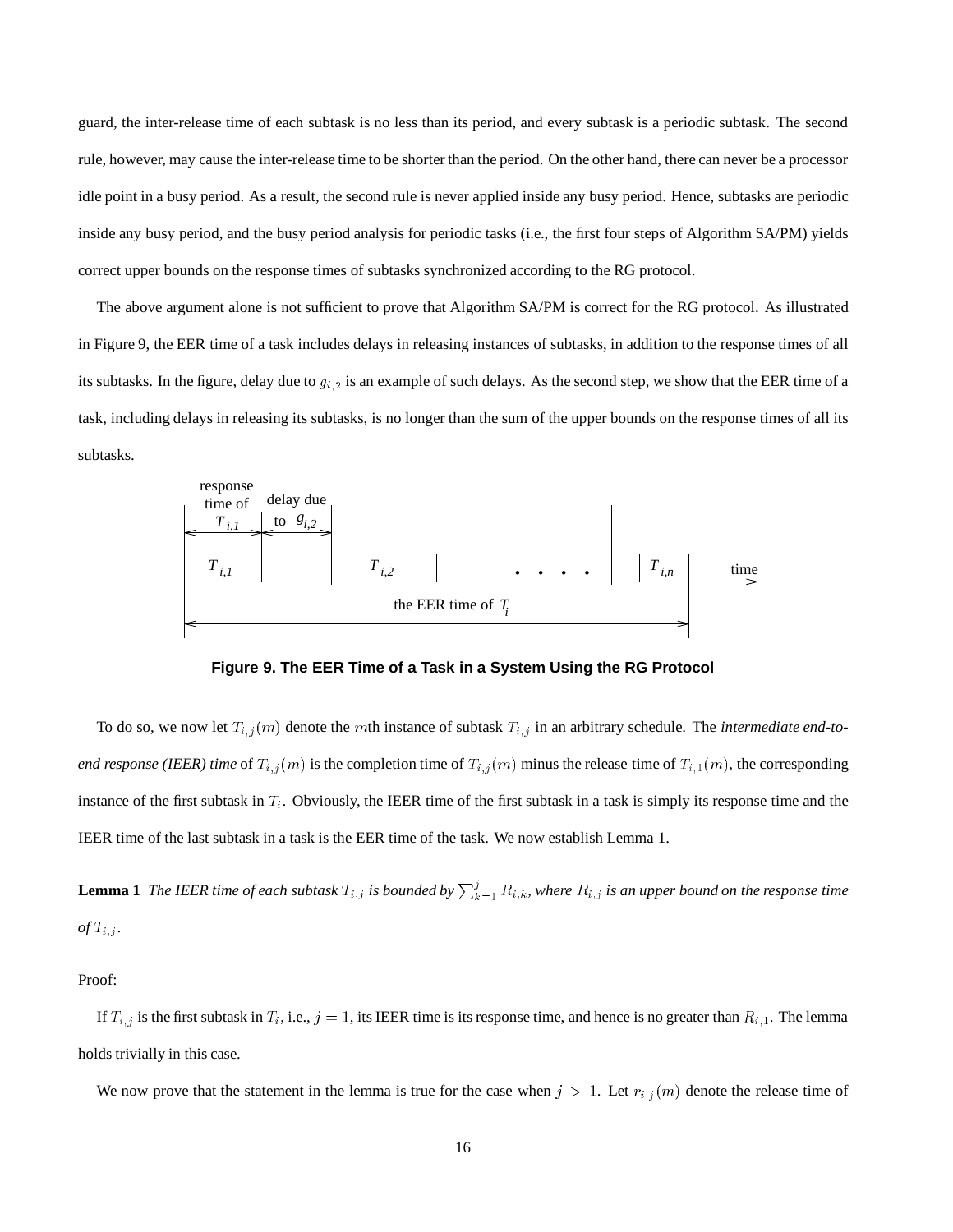$T_{i,j}(m)$  and  $C_{i,j}(m)$  denote the completion time of  $T_{i,j}(m)$ , the mth instance of  $T_{i,j}$  in an arbitrary schedule. To prove the lemma, we need to demonstrate that  $C_{i,j}(m) - r_{i,1}(m) \le \sum_{k=1}^{j} R_{i,k}$  for  $j = 2,3,...,n_i$  and  $m = 1,2,...$  Because  $C_{i,j}(m) - R_{i,j} \leq r_{i,j}(m)$ , this inequality is the same as  $r_{i,j}(m) \leq r_{i,1}(m) + \sum_{k=1}^{j-1} R_{i,k}$ . We will prove the later by induction on m, the instance index of  $T_{i,j}(m)$ .

**Induction basis :** The first instance  $T_{i,j}(1)$  of each subtask  $T_{i,j}(j>1)$  is released as soon as  $T_{i,j-1}(1)$  completes because  $g_{i,j}$  is initially set to 0 and delays due to the release guards will not occur. Therefore, the release time of  $T_{i,j}(1)$  is equal to  $r_{i,1}(1)$  plus the sum of response times of all its predecessor. In other words, the release time of  $T_{i,j}(1)$  is no greater than  $r_{i,1}(1) + \sum_{k=1}^{j-1} R_{i,k}$ .

**Induction hypothesis :** Suppose that  $r_{i,j}(m-1) \leq r_{i,1}(m-1) + \sum_{k=1}^{j-1} R_{i,k}$  for some  $m \geq 2$ .

**Induction :** According to the RG protocol, subtask instance  $T_{i,j}(m)$  for  $j > 1$  and  $m > 1$  is released either when its immediate predecessor completes or when its release guard is due, whichever is later, i.e.,

$$
r_{i,j}(m) \le \max\{C_{i,j-1}(m), r_{i,j}(m-1) + p_i\}
$$
  

$$
\le \max\{r_{i,j-1}(m) + R_{i,j-1}, r_{i,j}(m-1) + p_i\}
$$

By the induction hypothesis, we have  $r_{i,j}(m-1) \le r_{i,1}(m-1) + \sum_{k=1}^{j-1} R_{i,k}$ . Because  $T_{i,1}$  is a periodic subtask, we have  $r_{i,1}(m - 1) + p_i \leq r_{i,1}(m)$ . The above inequality can then be written as

$$
r_{i,j}(m) \leq \max\{r_{i,j-1}(m) + R_{i,j-1}, r_{i,1}(m) + \sum_{k=1}^{j-1} R_{i,k}\}\
$$

We can expand the above inequality recursively by itself on  $r_{i,j-1}(m)$  and obtain  $r_{i,j}(m) \leq r_{i,1}(m) + \sum_{k=1}^{j-1} R_{i,k}$ .

 $\Box$ 

Because the EER time of a task is equal to the IEER time of its last subtask, the following theorem follows directly from Lemma 1.

**Theorem 1** *Algorithm SA/PM yields correct upper bounds on the EER times of tasks in a system that uses the RG protocol.*

## 4.3 Schedulability Analysis for the DS Protocol

If a system uses the DS protocol, the timing behavior of tasks is more difficult to analyze. According to the DS protocol, an instance of a subtask is released as soon as the corresponding instance of its immediate predecessor completes. Since the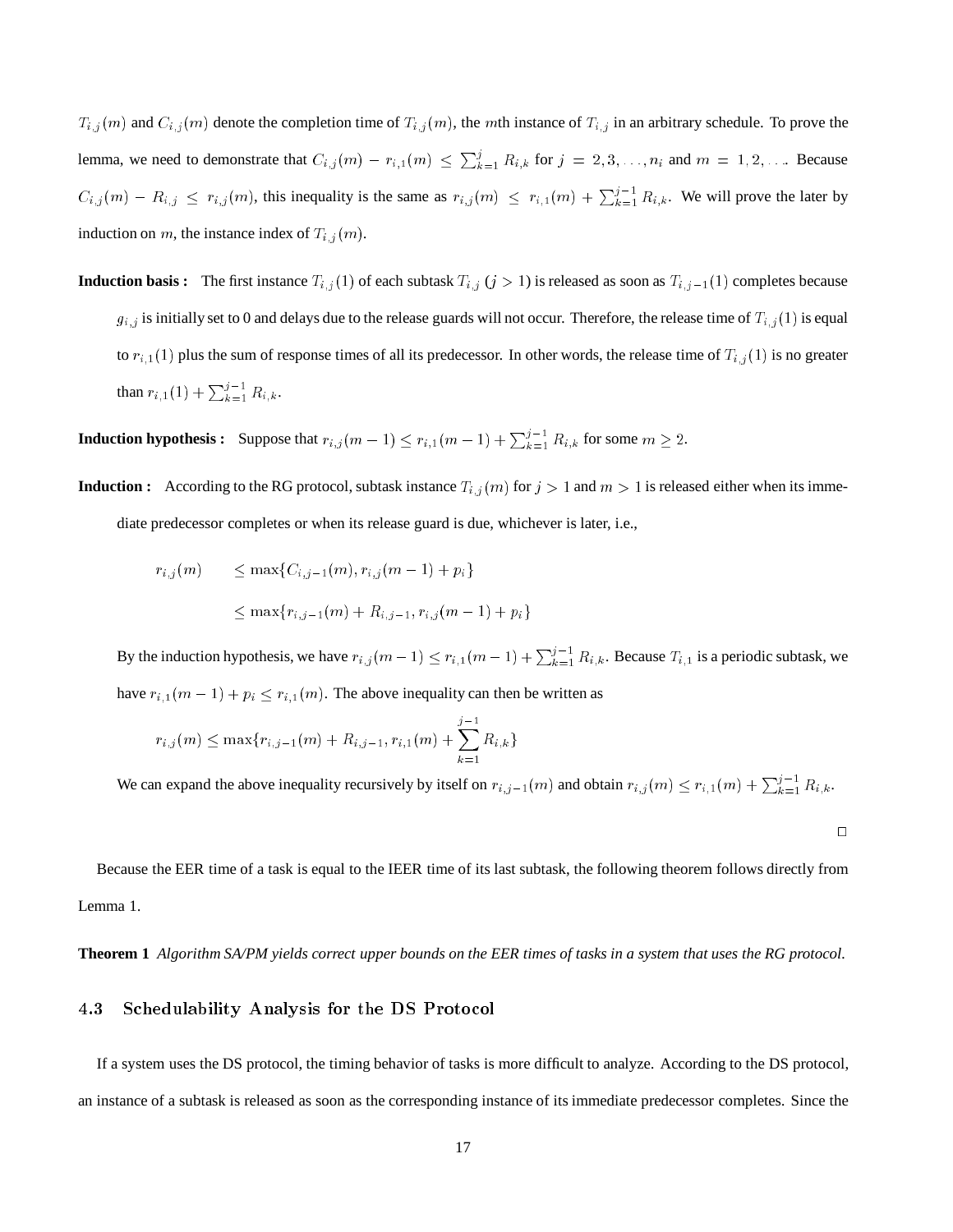response time of each subtask instance may vary widely depending on the interference from higher-prioritysubtasks during the execution of the instance, the release of its immediate successor subtask may vary widely as well. As we have seen in Figure 3, although subtask  $T_{2,1}$  is released periodically, subtask  $T_{2,2}$  is not. As a consequence,  $T_3$  misses its deadline. The busy period analysis for periodic tasks cannot be applied directly to obtain an upper bound on the response time of each subtask.

In general, when the DS protocol is used, we may see several instances of a subtask released rather close together in time or even back-to-back consecutively. This phenomenon, *clumping effect*, is demonstrated in detail in [20]. The upper bounds on the subtask response times, even if we can find them, can be quite pessimistic due to the clumping effect, and the final bound on the EER time of a task based on these bounds can be quite pessimistic as well.

AlgorithmSA/DS, standingfor the schedulabilityanalysis algorithmfor the DS protocol, was designed to find upper bounds on task EER times when subtasks are synchronized according to the DS protocol. According to Algorithm SA/DS, we iteratively apply another algorithm called Algorithm IEERT, which computes upper bounds on the IEER times of subtasks instead of upper bounds on the response times of subtasks. In order to calculate the "extra interference" (i.e., additional delay) from the clumping effect, Algorithm IEERT takes as input the parameters of all subtasks and a set of initial upper bounds on the IEER times of subtasks. It computes a set of new bounds on the IEER times of subtasks. Its pseudo-code is listed in Figure 10. The four steps of Algorithm IEERT are similar to the first four steps of Algorithm SA/PM. The difference lies primarily in the computation of the maximum time demanded by equal and higher-prioritysubtasks whose instances may delay the completion of any instance of  $T_{i,j}$ . Algorithm IEERT makes use the given response time bounds and calculate the number of instances whose time demands must be taken into account, while Algorithm SA/PM relies on the periodicity of interfering subtasks to calculate this number. The proof of correctness of Algorithm IEERT can be found in [20].

In the description of Algorithm SA/DS, we let  $\mathbf{R} = \{R_{i,j}\}\$ and  $IEEERT(\mathbf{T}, \mathbf{R})$  denote the set  $\mathbf{R}'$  of new upper bounds obtained by Algorithm IEERT ( $\mathbf{R}' = I E E R T(\mathbf{T}, \mathbf{R})$ ). Figure 11 lists the pseudo-code of Algorithm SA/DS. In the initialization step, for each subtask  $T_{i,j}$ , we use the sum of the maximum execution times of  $T_{i,j}$  and its predecessors as an initial estimate of the bound on its IEER time. Obviously, this estimate is overly optimistic. In each iteration step, we apply Algorithm IEERT to compute a set of new bounds on the IEER time of subtasks, based on the bounds computed in the initial step or in the last iteration step. The iteration stops when the new bound is equal to the current bound for every subtask in the system. The bound on the IEER time of  $T_{i,n_i}$  computed during the last iteration is naturally the bound on the EER time of  $T_i$ . Theorem 2 says that these bounds are correct upper bounds on the task EER times when Algorithm SA/DS terminates. The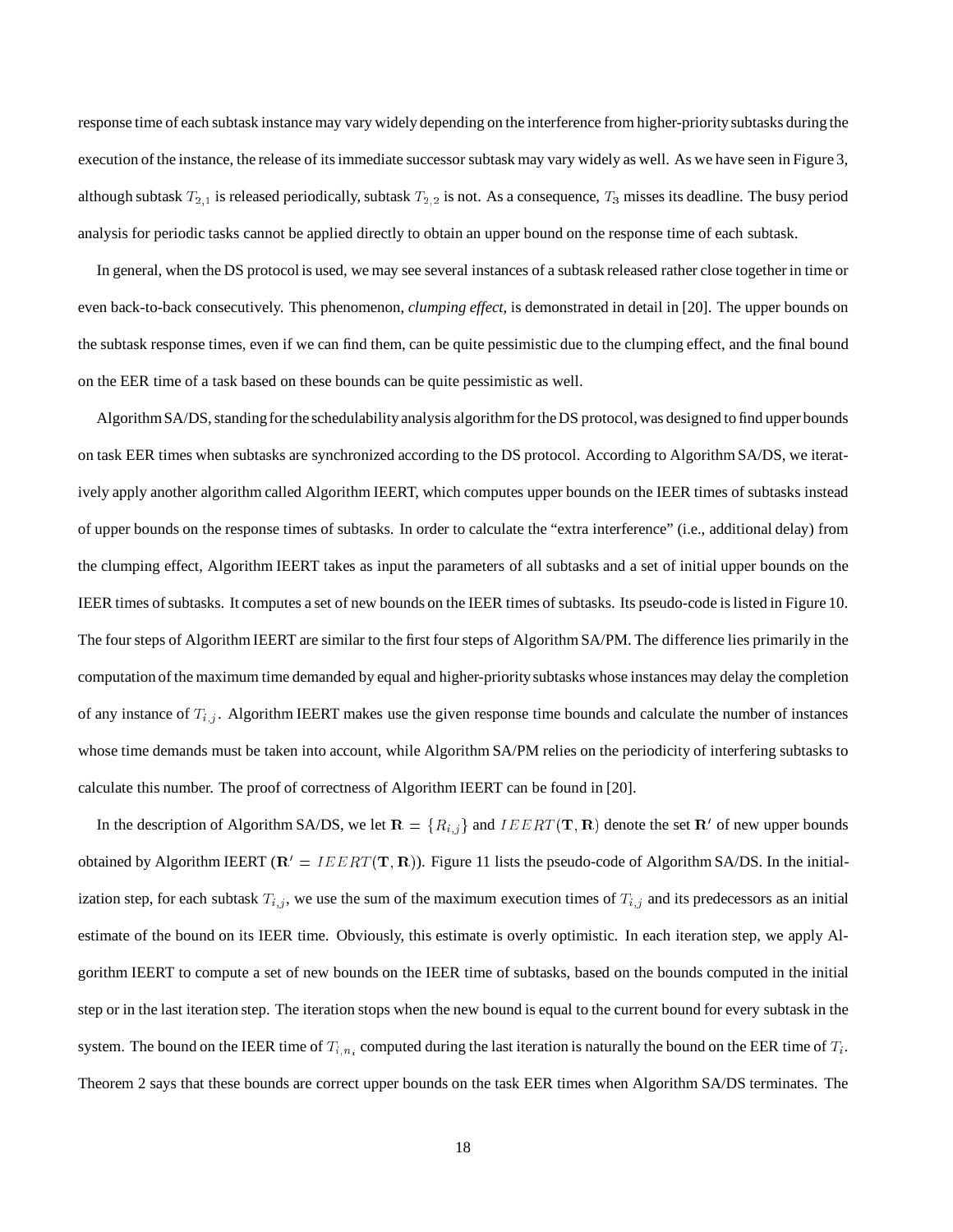#### Algorithm IEERT

# **Input :**

- 1. A set  $\{T_i\}$  of end-to-end periodic tasks.
- 2. A set  $\{R_{i,j}\}$  of bounds on the IEER times of subtasks.
- **Output :** A set  $\{R'_{i,j}\}$  of new bounds on the IEER times of subtasks.

#### **Algorithm :**

For each subtask  $T_{i,j}$ 

1. Compute an upper bound  $D_{i,j}$  on the duration of a  $\phi_{i,j}$ -level busy period

$$
D_{i,j} = \min \left\{ t > 0 \mid t = \sum_{T_{u,v} \in H_{i,j} \cup \{T_{i,j}\}} \left\lceil \frac{t + R_{u,v-1}}{p_u} \right\rceil \tau_{u,v} \right\}
$$

2. Compute an upper bound  $M_{i,j}$  on the number of instances of  $T_{i,j}$  in a  $\phi_{i,j}$ -level busy period

$$
M_{i,j} = \left\lceil \frac{D_{i,j} + R_{i,j-1}}{p_i} \right\rceil
$$

**8.12 Street** 

3. For  $m = 1$  to  $M_{i,j}$  do

(a) Compute  $C_{i,j}(m)$  by solving the following equation.

$$
C_{i,j}(m) = \min \left\{ t > 0 \mid t = m \tau_{i,j} + \sum_{T_{u,v} \in H_{i,j}} \left\lceil \frac{t + R_{u,v-1}}{p_u} \right\rceil \tau_{u,v} \right\}
$$

(b) Compute an upper bound  $R_{i,j}(m)$  on the IEER time of the mth instance in a  $\phi_{i,j}$ -level busy period  $R_{i,j}(m) = C_{i,j}(m) + R_{i,j}$ 

99.99

99.99

$$
R_{i,j}(m) = C_{i,j}(m) + R_{i,j-1} - (m-1)p_i
$$

4. Compute the new bound  $R'_{i,j}$  by

$$
R'_{i,j} = \max\{R_{i,j}(m)\}, \quad for \ 1 \le m \le M
$$

# **Figure 10. Pseudo-Code of Algorithm IEERT**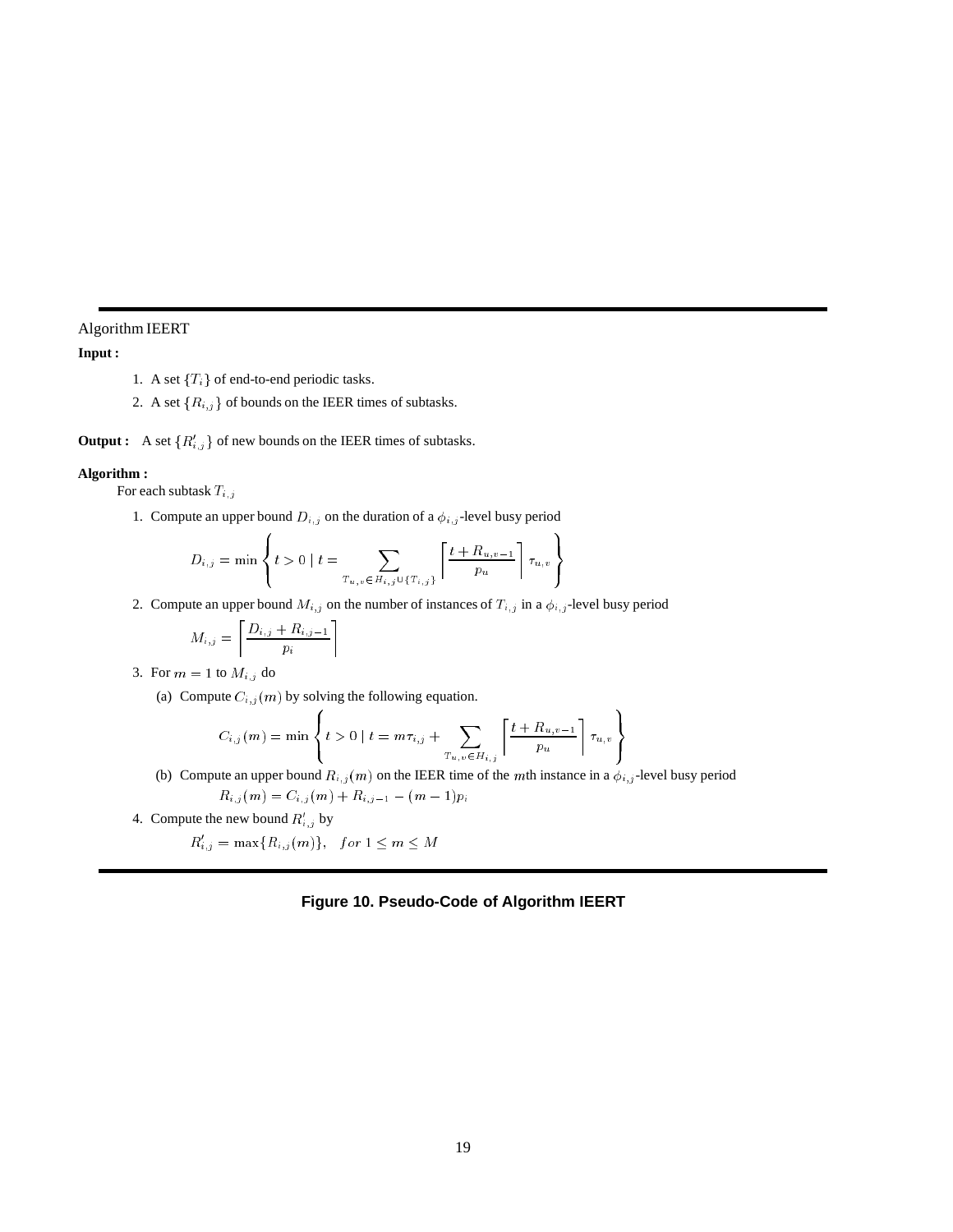proof of the theorem can be found in [20].

**Theorem 2** If for each subtask  $T_{i,j}$  there exists some  $X_{i,j} > 0$  such that  $X = I E E R T(T, X)$  where  $X = \{X_{i,j}\}\$ , then  $X_{i,j}$ 

*is a correct upper bound on the IEER time of*  $T_{i,j}$ *.* 

Algorithm SA/DS

**Input :** Task set <sup>T</sup>.

**Output :** The set <sup>R</sup> of upper bounds on the EER times of tasks.

**Algorithm :**

1. For each subtask  $T_{i,j}$ ,  $R_{i,j} = \sum_{j}$ . . *. . . .* .  $R_{i,j} = 0$ 2. Repeat until  $(R_{i,j} = R'_{i,j}$  for every subtask  $T_{i,j}$ ) (a)  $\mathbf{R}' = \mathbf{R}$ . (b)  $\mathbf{R} = I E E R T(\mathbf{T}, \mathbf{R}^t)$ .

3. For each task  $T_i$ ,  $R_i = R_{i,n_i}$ .

#### **Figure 11. Pseudo-Code of Algorithm SA/DS**

Applying Algorithm SA/DS to Example 2, we found that the upper bound on the EER time of  $T_3$  is 7 time units, which is greater than its relative deadline 6. We thus cannot assert the schedulability of  $T_3$ . As a matter of fact, as shown in Figure 3, it is not schedulable. By comparing the equivalent equations in Algorithm SA/PM and SA/DS (Algorithm IEERT), we can see that Algorithm SA/DS always yields larger upper bounds on the task EER times than Algorithm SA/PM. Hence, for a given system the DS protocol always yields longer estimated worst-case EER times than other protocols. In the next section, we determine how much difference between them through the simulation.

#### **5 Comparison of Performance**

The previous two sections described three synchronization protocols, the DS, PM (MPM), and RG protocols, and the schedulability analysis algorithms for them. We conducted simulation experiment to compare their performance. In this experiment, we synthetically generated a set of representative distributed, real-time workloads. For each of them, we first use the algorithms described in the previous section to obtain estimated worst-case EER times of tasks for each of the synchronization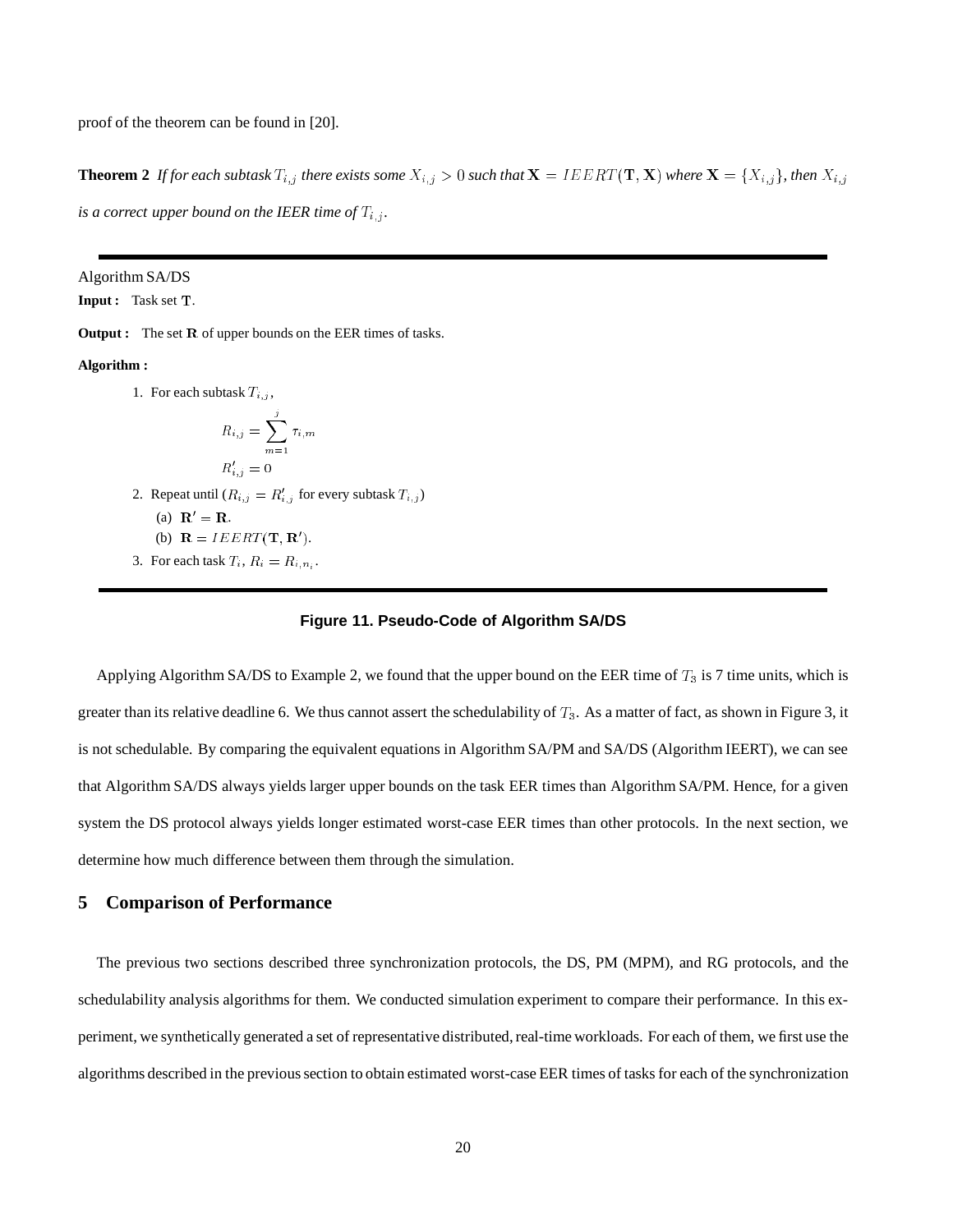protocols. Then, we simulate the actual execution of these systems when each protocol is used and measured the average EER times of tasks. The protocols are compared based on these two criteria.

#### 5.1 Generation of Workloads  $5.1$

Through preliminary experiments, we identified two system parameters that influence the performance of synchronization protocols most: the number of subtasks in each task and the utilization of each processor. For the sake of simplifying the analysis, we let every task in the system have the same number of subtasks and every processor have the same utilization. Each *configuration* is a unique combination of the number of subtasks in each task and the utilization of each processor, denoted by a 2-tuple  $(N, U)$ . For example, configuration  $(5, 60)$  represents systems where each task has 5 subtasks and the utilization of each processor is 60%. In the configurations evaluated, the number of subtasks in each task ranges from 2 to 8 and the utilization of each processor are 50%, 60%, 70%, 80%, or 90%. Consequently, we have a total of 35 configurations.

For each of the configuration, we generated 1000 systems. Each system has 4 processors and 12 tasks. (Again, we found that the performance of the protocols are not sensitive to these parameters. These values were chosen to keep the simulation time from becoming impractically large.) The periods of tasks are exponentially distributed from 100 to 10000 (i.e., the probability density function of task period is a truncated exponential function). This yields task periods with more variation than when the periods are evenly distributed in (100, 10000). Subtasks are randomly assigned to processors, with no two consecutive subtasks of the same parent task assigned to the same processor. Subtasks on each processor divide the utilization of the processor randomly. Specifically, to determine the utilization of a subtask, we generate a random number from 0.001 to 1 for each subtask. The utilization of the subtask is equal to the total processor utilization times the ratio of the random number and the sum of the random numbers of all the subtasks on the same processor. The execution time of the subtask is equal to its utilization times its period.

The last parameter of a synthetic system is the priority assigned to each subtask. We choose the Proportional-Deadline-Monotonic priority assignment method to assign prioritiesto subtasks. (This method is similar to the Equal Flexibility assignment in [9].) According to this method, each subtask has a proportional deadline ( $PD_{i,j}$ ) defined as follows.

$$
PD_{i,j} = \frac{\tau_{i,j}}{\sum_{k=1}^{n_i} \tau_{i,k}} D_i
$$

where  $D_i$  is the relative deadline of  $T_i$ , which is equal to its period for this simulation. A subtask has higher priority if it has a shorter proportional deadline.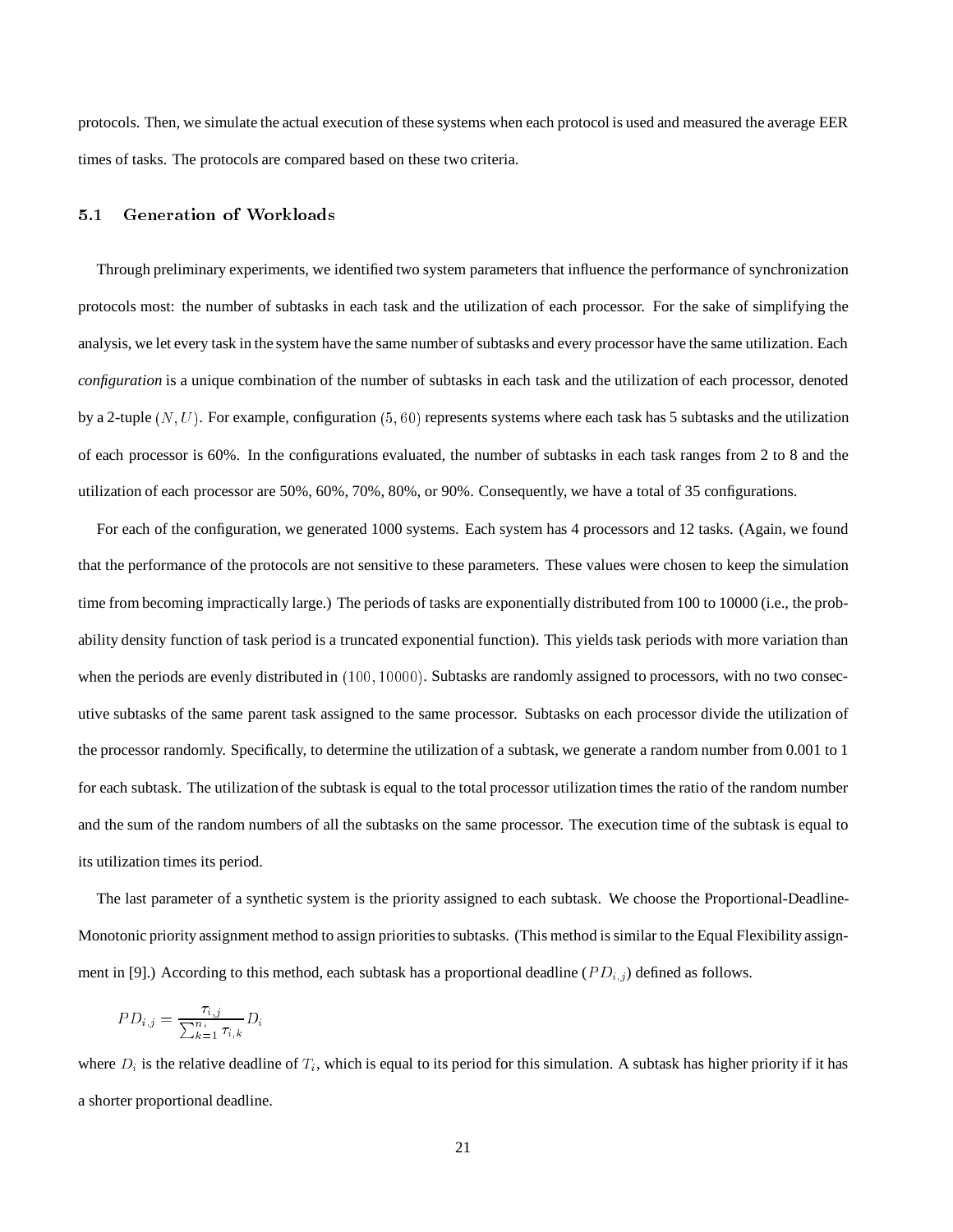

**Figure 12. The Failure Rates as a Function of Configurations for the DS Protocol**

# 5.2 Comparison of the Estimated Worst-Case EER Times of Tasks

The PM, MPM and RG protocols have the same upper bounds on the EER times of tasks. Hence we only compare the PM protocol and the DS protocol according to this performance measure.

We use Algorithm SA/PM to compute the estimated worst-case response times of the tasks when tasks are synchronized according to the PM protocol, and use Algorithm SA/DS to bound the EER times of tasks synchronized according to the DS protocol. Given the same system, the estimated worst-case EER times of tasks are larger when tasks are synchronized according to the DS protocol than when tasks are synchronized according to the PM protocol. For some systems, the bounds on the EER times of tasks under the DS protocol were found to be extremely large. We say that a failure occurs when we find that the upper bound of the EER time of a task is larger than 300 times of its period and hence for all practical purposes equals to infinity. (We say that the bound is infinite in this case.) By analyzing the systems generated in the way described above, we determined under what conditions (1) the estimated worst-case EER times for these two protocols are close, (2) the estimated worst-case EER times of tasks for the DS protocol are much greater, and (3) failures occur when the DS protocol is used.

Figure 12 shows the *failure rate*, which is the percentage of systems that we fail to obtain finite bounds on the EER times when the DS protocol is used as a function of the system configuration. We notice that the failure rates are mostly zero and quickly rise to one when number of subtasks in each task approaches 8 and the processor utilizations are close to 90%. In the case of configuration (8; 90), we could obtain finite bounds for only 4 out of 1000 systems. Similarly, we observe that failure rates are greater than  $0.1$  for configuration  $(8, 80)$ ,  $(7, 90)$ ,  $(7, 80)$ , and  $(6, 90)$ . This indicates that the DS protocol is not suitable for systems where processor utilization is high and tasks have many subtasks.

For the systems that have finite estimated worst-case EER times for both the PM protocol and the DS protocol, we use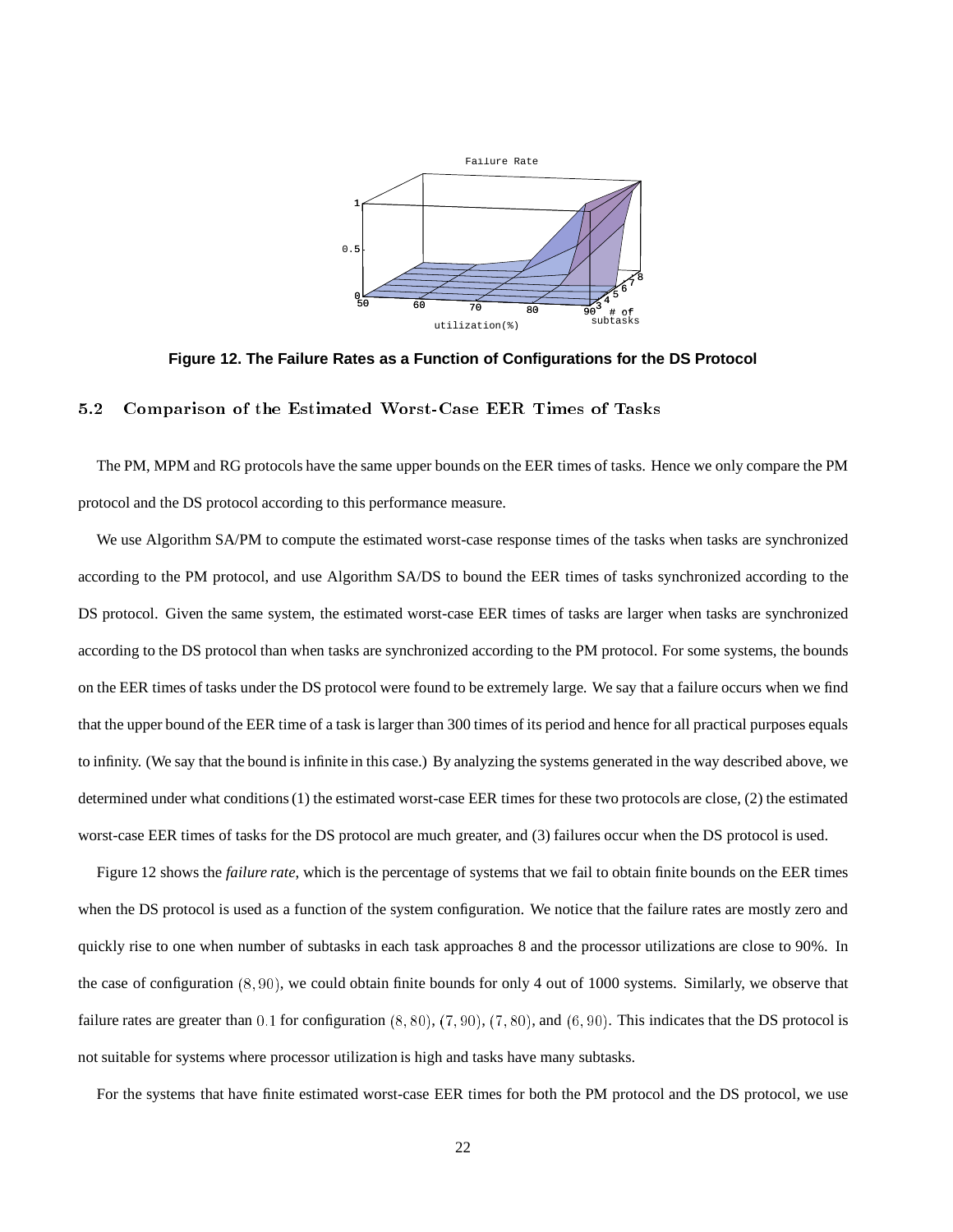

**Figure 13. Bound Ratios as a Function of Configurations**

the average *bound ratio* to compare their performance. A *bound ratio* is the ratio of the estimated worst-case EER time of a task synchronized according to the DS protocol to the estimated worst-case EER time of the task under the PM protocol. For each configuration, we average the bound ratios of all the tasks in the systems that have finite estimated worst-case EER times for the DS protocol. A large average bound ratio for a configuration indicates that the DS protocol performs poorly. The average bound ratios as a function of configurations is plotted in Figure 13. The 90% confidence interval is negligibly small for most configurations. The average bound ratios for configurations with large number of subtasks and high utilizations are not statistically significant due to the high failure rates they have, although they seem to fit the overall curves well.

From Figure 13, we see that for low utilization configurations, the ratio curve stays relatively flat as the number of subtasks in each task increase. However, for high utilization configurations, the curve goes up quickly as the number of subtasks in each task increases. Roughly one-third of configurations have the ratios greater than 2, making the DS protocol less appealing for these kinds of systems.

## 5.3 Comparison of the Average EER Times of Tasks

We simulated the execution of each system to obtain the average EER times of tasks. For each system, we randomly assign phases to tasks. We then compare the relative performance between two protocols according to the ratio of the average EER times of the same task yielded by two different protocols. A *PM/DS ratio* is the average EER time of a task yielded by the PM protocol divided by the average EER time of the same task yielded by the DS protocol. Similarly, the *RG/DS ratio* gives the performance comparison between the RG protocol and the DS protocol. The PM/DS ratio as a function of configurations is plotted in Figures 14. The 90% confidence intervals are negligibly small for all configurations.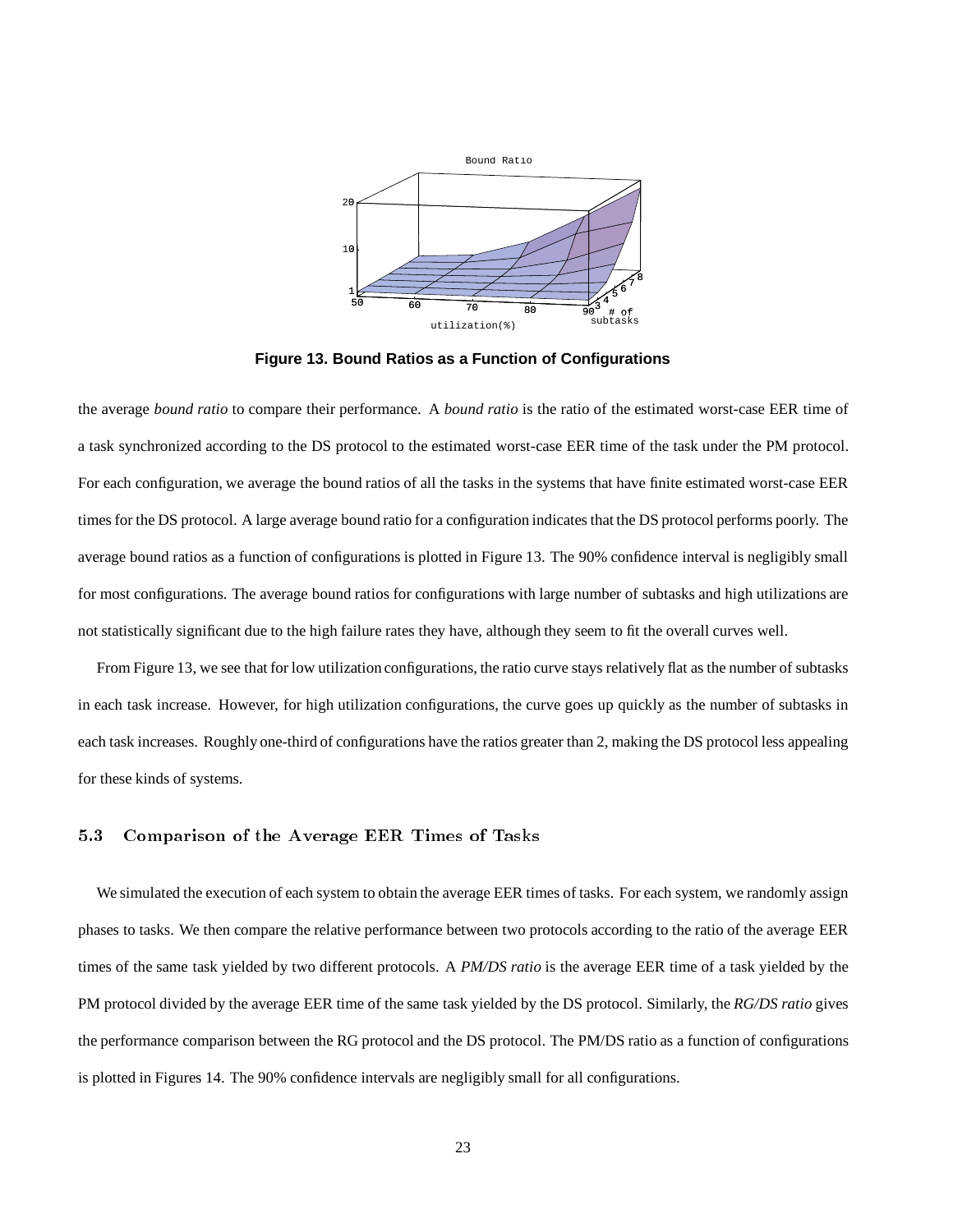

**Figure 14. The PM/DS Ratio**

We notice that for a fixed number of subtasks in each task, the PM/DS ratios goes down slightly when the utilization on each processor goes up. With low utilizations, the processor is under-loaded and the PM protocol may unnecessarily postpone the releases of subtasks. Therefore the average EER times are larger than those yielded by the DS protocol in these cases. For a fixed processor utilization, the PM/DS ratio increases as the number of subtasks in each task increases. For configurations with 5 or more subtasks in each task, the values of the ratio are all greater than 2, indicatingthat for these kinds of configurations, the average EER times of tasks synchronized according to the PM protocol are more than twice than when tasks are synchronized according to the DS protocol. For configurations with 8 subtasks in each task, the ratio is around 3 or 4. Overall, we see that the DS protocol yields much shorter average EER times than the PM (MPM) protocol.

Compared with the DS and PM protocols, the performance of the RG protocol is in the middle in terms of the average EER times of tasks. The RG/DS ratio as a function of configurations is plotted in Figure 15. The ratio varies mostly from 1 to 2 for all configurations, except for some configurations with 90% utilization on each processor. When the processor utilization is 90%, the processor is busy almost all the time, and rule (2) of updating the release guard becomes less frequently applied. As a result, the releases of subtasks according to the RG protocol become more periodical. This leads to longer average EER times. Overall, the performance of the RG protocol is still close to the DS protocol with regard to the average EER times.

The PM/RG ratio compares the relative performance between the PM and RG protocols. Figure 16 plots the ratio as a function of configurations. We see that the ratio is consistently higher than one. For configurations with 6, 7 or 8 subtasks in each task, the PM/RG ratio even reaches 2 or 3. If shorter average EER times of tasks are desirable in the application, the RG protocol has the obvious advantage over the PM protocol.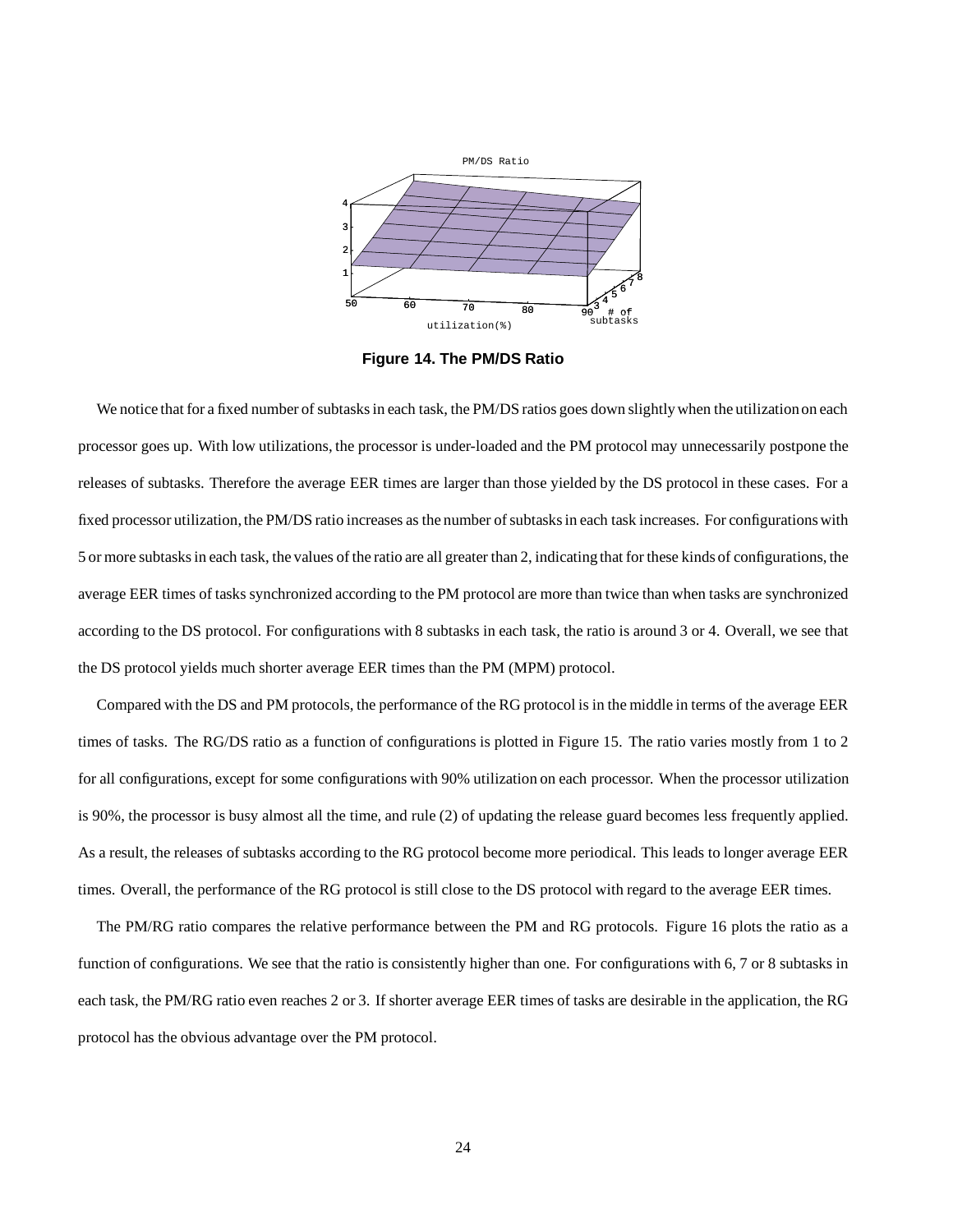

**Figure 15. The RG/DS Ratio**



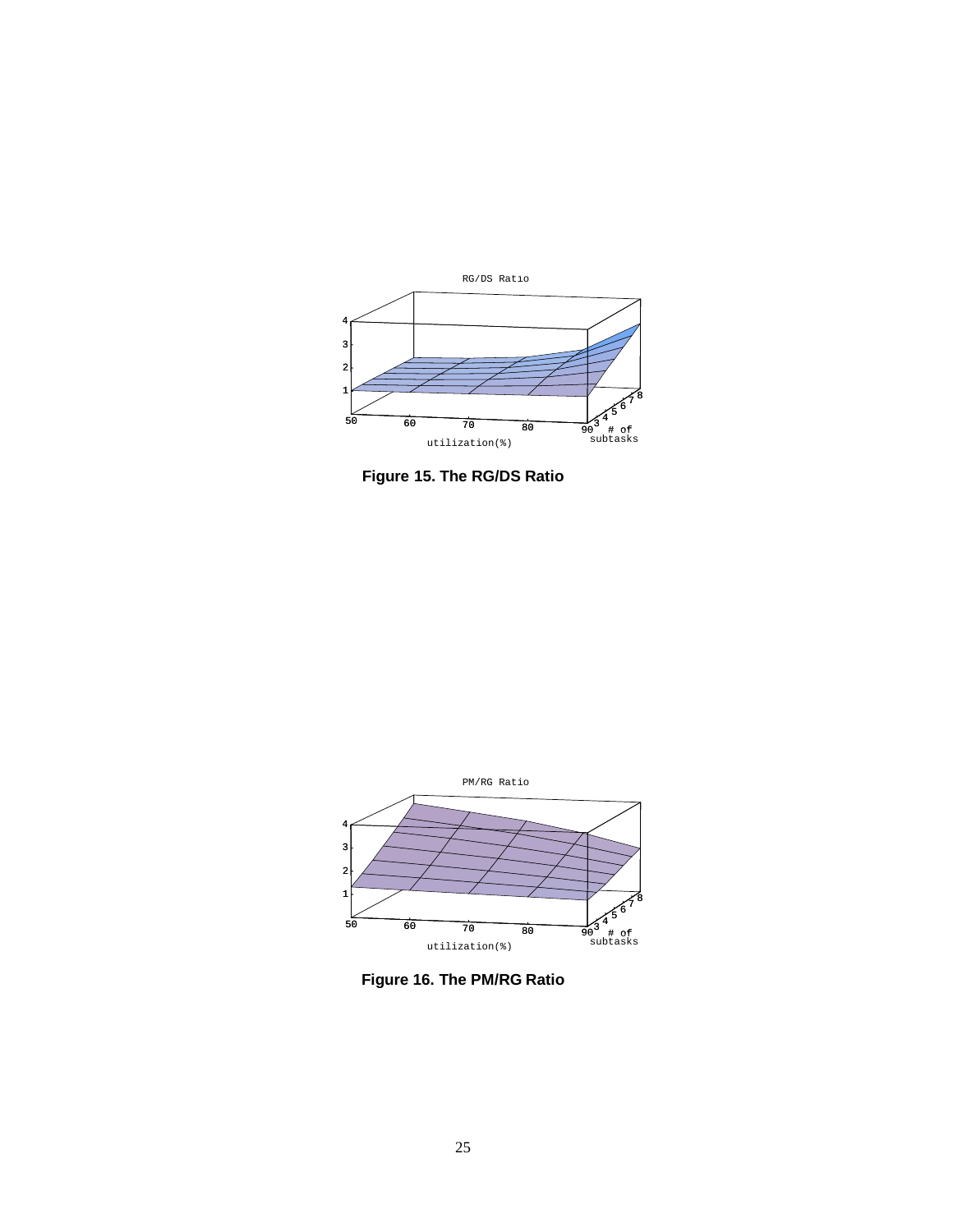## **6 Conclusions**

We proposed three synchronization protocols and described the schedulability analysis algorithms for them. We also conducted simulation to evaluate their performance for different system configurations. Among the protocols, the DS protocol has low implementation complexity and run-time overhead and yields short average EER times. It is a reasonable choice when tasks have soft timing constraints, or have short subtask chains, or when the processor utilizations are low. However, the results of our schedulability analysis and simulation indicate that for applications that have high processor utilization, and tasks have long subtask chains and hard timing constraints, the DS protocol is not a suitable choice because it leads to large, or even unbounded, worst-case EER times. The PM protocol and the RG protocol are better choices for these systems. Specifically, the RG protocol is superior to the PM and MPM protocols in that it yields reasonably short average EER times of tasks and the scheduling of subtasks is independent of the schedulability analysis. However, the output jitters yielded by the RG protocol can be as large as the estimated worst-case EER time of a task, while the output jitter yielded by the PM or MPM protocol is upper-bounded by the estimated worst-case response time of the last subtask in a task. The PM or MPM protocol should be favored when small output jitters are desirable.

In previous studies on scheduling distributed real-time applications, such as in [21], subtasks are typically assigned local deadlines and scheduled locally. Loose synchronization among subtasks is assumed. In this paper, we have attempted to provide insight to the synchronization problem in distributedreal-time systems and to give an initial answer towards an unified end-to-end scheduling framework. Much work remains to be done. For example, the synchronization protocols described here, as well as the schedulability analysis algorithms for them, assume that the variations in the execution times of subtasks and jitters in the task release times are small. We have also ignored the effect of non-preemptivity and resource contention. Algorithms that can effectively deal with wide variations in these parameters and other practical factors are needed.

# **References**

- [1] C. L. Liu and J. W. Layland. Scheduling algorithms for multiprogramming in a hard-real-time environment. *Journal of the Association for Computing Machinery*, 20(1):46–61, January 1973.
- [2] J. Lehoczky. Fixed priority scheduling of periodic task sets with arbitrary deadlines. In *11th IEEE Real-Time Systems Symposium*, pages 201–209, December 1990.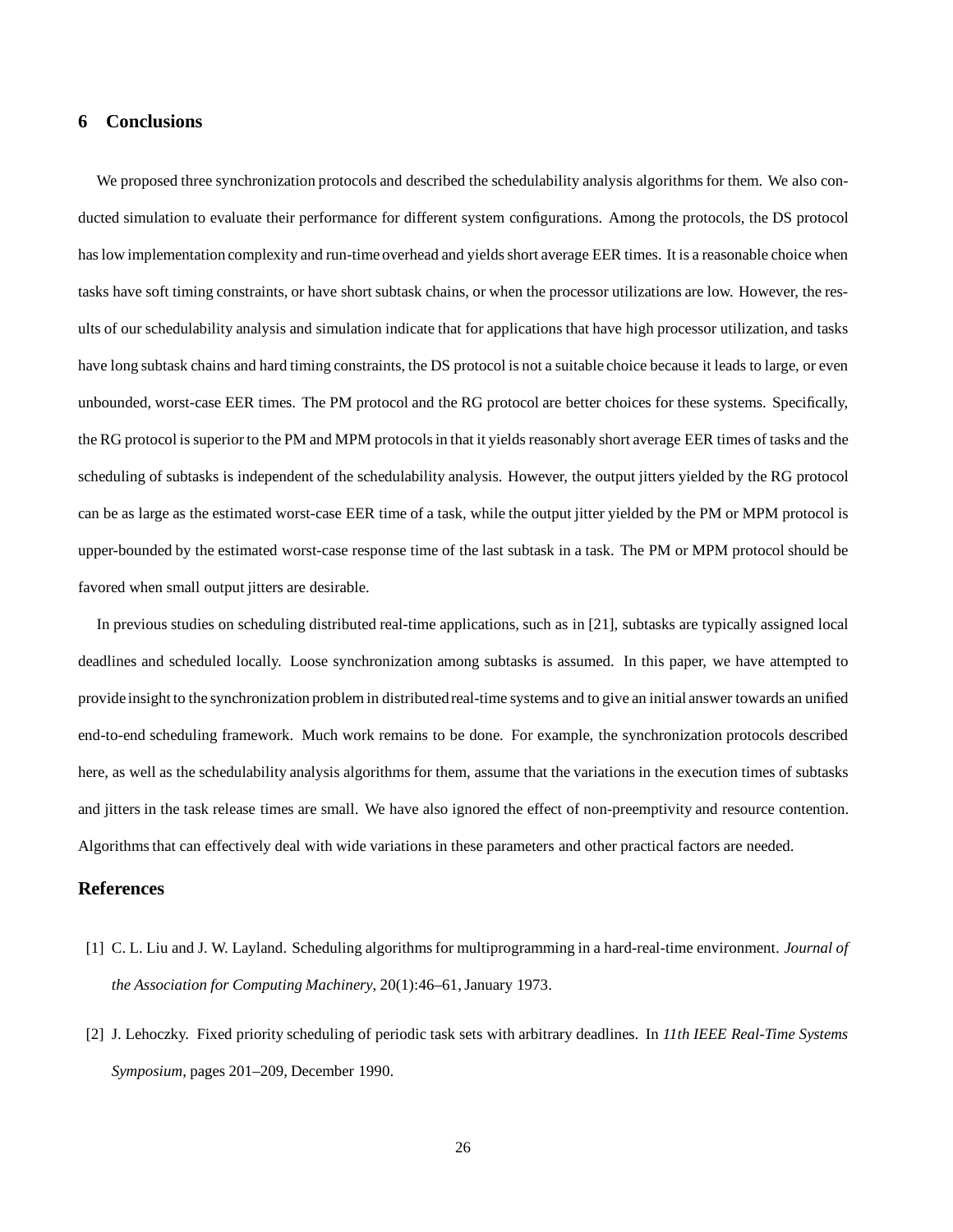- [3] N. Audsley, A. Burns, K. Tindell, M. Richardson, and A. Wellings. Applying new scheduling theory to static priority pre-emptive scheduling. *Software Engineering Journal*, 8(5):284–292, 1993.
- [4] K. W. Tindell. *Fixed Priority Scheduling of Hard Real-Time Systems*. PhD thesis, University of York, Department of Computer Science, 1994.
- [5] J. Leung and J. Whitehead. On the complexity of fixed-priority scheduling of periodic, real-time tasks. *Performance Evaluation*, 2:237–250, 1982.
- [6] N. C. Audsley. Optimal priority assignment and feasibility of static priority tasks with arbitrary start times. Technical Report YCS 164, Dept. of Computer Science, University of York, December 1991.
- [7] M. Joseph and P. Pandya. Finding response times in a real-time system. *The Computer Journal of the British Computer Society*, 29(5):390–395, October 1986.
- [8] K. Tindell, A. Burns, and A. Wellings. Allocating real-time tasks. An NP-hard problem made easy. *Real-Time Systems Journal*, 4(2), May 1992.
- [9] B. Kao and H. Garcia-Molina. Deadline assignment in a distributed soft real-time system. In *The 13th International Conference on Distributed Computing Systems*, pages 428–437, May 1993.
- [10] J. Garcia and M. Harbour. Optimized priority assignment for tasks and messages in distributed hard real-time systems. In *The Third Workshop on Parallel and Distributed Real-Time Systems*, pages 124–132, April 1995.
- [11] R. Bettati. *End-to-EndScheduling to Meet Deadlines in DistributedSystems*. PhD thesis, Universityof Illinoisat Urbana-Champaign, 1994.
- [12] H. Zhang and D. Ferrari. Rate-controlled service disciplines. *Journal of High Speed Networking*, ?(?):?, ? 1994.
- [13] D. Verma, H. Zhang, and D. Ferrari. Guaranteeing delay jitter bounds in packet switching networks. In *Proceedings of Tricomm'91*, pages 35–46, Chapel Hill, North Carolina, April 1991.
- [14] M. G. Harbour, M. H. Klein, and J. P. Lehoczky. Timing analysis for fixed-priorityscheduling of hard real-time systems. *IEEE Transactions on Software Engineering*, 20(1):13–28, January 1994.